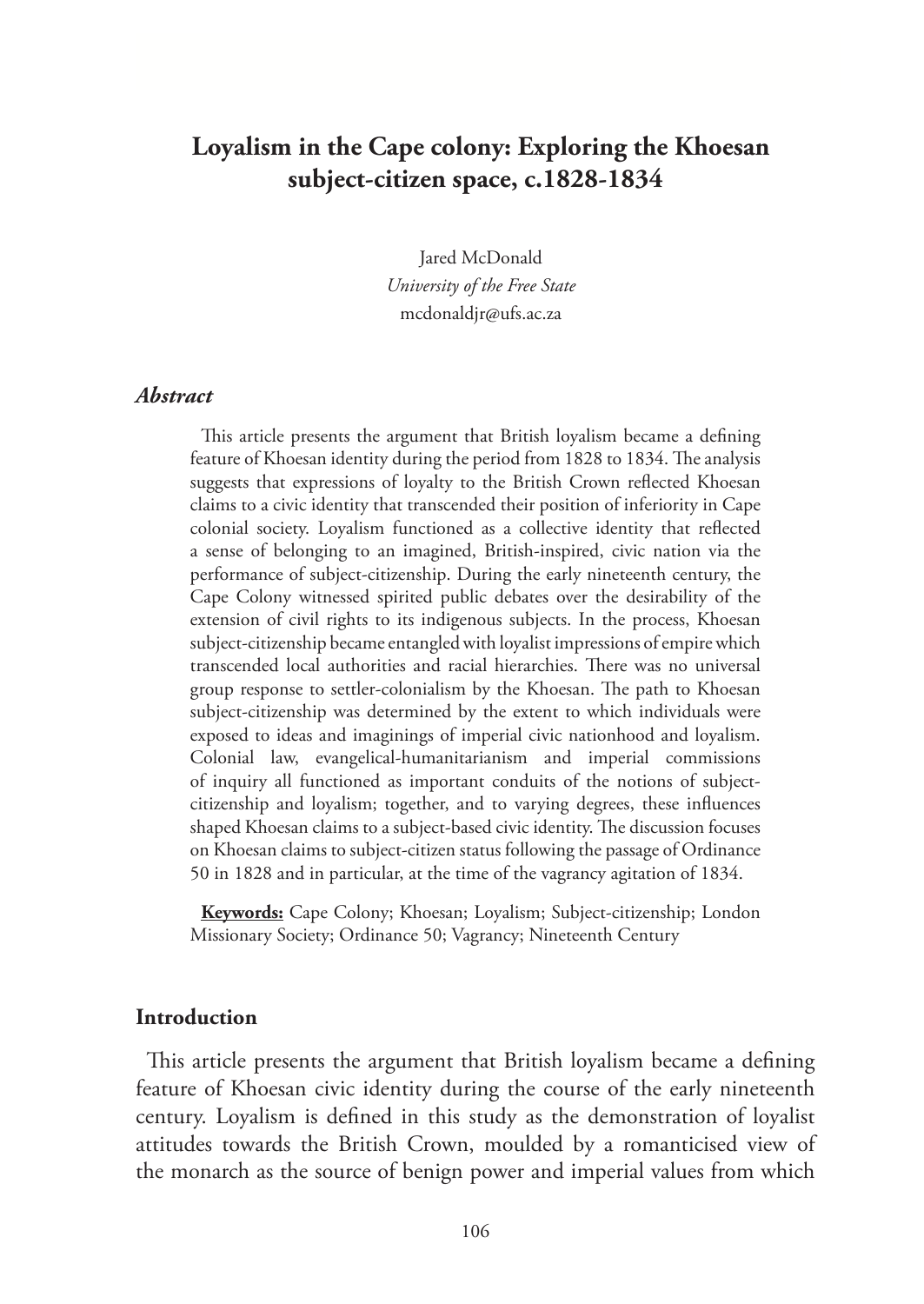colonial institutions drew their mandate to rule.<sup>1</sup> Before proceeding with the discussion, a brief note on the use of terminology in the discussion is required. The tag "Khoesan" refers to those incorporated into the social conglomeration made up of the Cape's formerly independent, indigenous pastoralists (Khoekhoe) and hunter-gatherers (San). Although coined in the twentieth century and applied retrospectively, the term does at least allude to the complex, mixed ancestry of the Cape's labouring indigenous peoples during the early nineteenth century and at the same time, is free of the pejorative connotations of the contemporary colonial labels, 'Hottentot' and "Bushmen".2

Expressions of loyalty to the British Crown reflected Khoesan appeals to a civic identity that transcended their social inferiority within Cape colonial society. Though such expressions were certainly made for strategic reasons in the Cape's settler-colonial context (mainly in the service of self-preservation), it is argued that Khoesan loyalism also functioned as a collective identity; an identity that reflected a sense of belonging to a larger, British-inspired, civic nation which challenged the racist labelling and social positioning they were otherwise subjected to. Civic nationhood is different to ethnic nationhood as the former constitutes an imagined collective in which membership may be acquired without any evident ethnic heritability.3 While ethnic nationhood is arguably as imagined as civic nationhood, it is usually determined to a greater degree by biological descent. In this analysis, civic identity is a more applicable theoretical concept than ethnic identity, as it alludes to the complex genealogies of those individuals, families and kinship groups who had come to constitute the Khoesan category by the early nineteenth century.

The parameters of loyalism were defined vertically in the Cape colonial context by those in positions of power. With regards to the Cape's white subjects, loyalists were considered to be those who exhibited a suitable degree of acquiescence to British jurisdictional authority. Furthermore, loyalists were

<sup>1</sup> Studies which have proven valuable for the argument presented here include: T McCaskie, "Cultural encounters: Britain and Africa in the nineteenth century", PD Morgan & S Hawkins (eds.), *Black experience and the empire*  (Oxford & New York, Oxford University Press, 2004), pp. 166-193; T Ranger, "Making Northern Rhodesia imperial: Variations on a royal theme, 1924-1938", *African Affairs,* 79(316), 1980, pp. 349-373; & AS Rush, "Imperial identity in colonial minds: Harold Moody and the league of coloured peoples, 1931-1950", *Twentieth Century British History,* 13(4), 2002, pp. 356-383.

<sup>2</sup> M Adhikari, *The anatomy of a South African genocide: The extermination of the Cape San peoples* (Cape Town, University of Cape Town Press, 2010), p. 26.

<sup>3</sup> Benedict Anderson's landmark work on nationhood and nationalism has been indispensable in framing the ideas presented here. B Anderson, *Imagined communities: Reflections on the origin and spread of nationalism*  (London & New York, Verso, 1991), especially Chapter 4.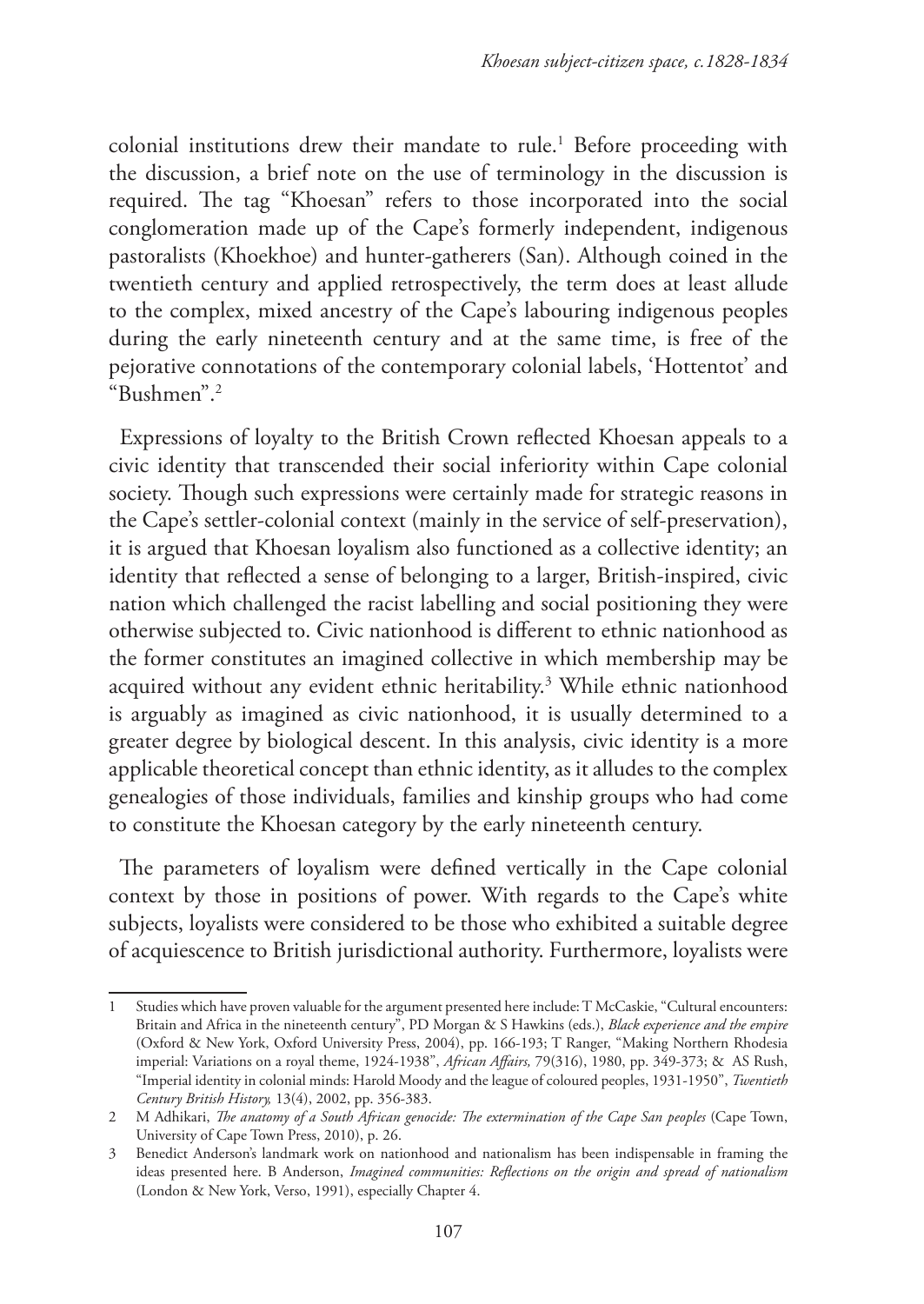those who were deemed to be "reliably British".<sup>4</sup> That being said, loyalism was also shaped horizontally as it was appropriated by those who constituted the subject classes of the colony. Variations in the meanings of loyalism existed both between and within such groups.As Thompson has argued, "loyalism was a broad church in which very different kinds of imperial faith could (however uncomfortably) coexist".5 The performance and expression of loyalism depended in large part on the idea of Britain that different individuals and groups held. In essence, loyalism involved loyalty to an idea of the British Empire. As such, loyalism could accommodate a wide range of identities. Thompson points out that although the loyalist tradition in South Africa has often been considered to be the preserve of the pro-British settler elite, in terms of its instrumental appeal, loyalism could be "fuelled by different interests and put to different purposes".

Loyalism was inextricably linked to notions of "Britishness". Saunders has noted that "Britishness" is a relatively new term in studies of the British Empire, having only attracted sustained scholarly attention in recent years.6 "Britishness" refers to a sense of being British. It can also relate to an identification with Britain. Even so, "Britishness" was a surprisingly fluid and adaptable condition in the hands of different colonial publics.7 In generalised terms, "Britishness" signalled loyalty to principles which Britain was regarded as being a proponent and defender of and considered British rule as "benevolent and positive" for the most part.<sup>8</sup> For some bearers, "Britishness" was defined in narrow, racial terms, thus seeking to essentialise its meaning. Killingray, in his analysis of "Britishness" in the Atlantic world in the nineteenth century, has shown that "few whites across the Empire could conceive of Britons other than as white."9 Though white loyalists sought to define loyalism according to ethnic or racial categories of belonging, colonial "indigenes" were capable of appropriating loyalist identities shaped by civic notions of belonging. In

<sup>4</sup> A Thompson, "Languages of loyalism in Southern Africa, c. 1870-1939", *English Historical Review,* 118(477), 2003, p. 622.

<sup>5</sup> A Thompson, "Languages of loyalism...", *English Historical Review,* 118(477), 2003, p. 620.

<sup>6</sup> C Saunders, "Britishness in South Africa", *Humanities Research,* 8(1), 2006, p. 61. See also, A Lester, "Colonial settlers and the metropole: Racial discourse in the early nineteenth century Cape colony, Australia and New Zealand", *Landscape Research,* 27(1), 2002, pp. 40-41; A Lester, "British settler discourse and the circuits of empire", *History Workshop Journal,* 54, 2002, p. 25.

<sup>7</sup> For example, BN Newman, "Contesting 'black' liberty and subjecthood in the Anglophone Caribbean, 1730s-1780s", *Slavery and Abolition,* 32(2), 2011, pp. 169-183.

<sup>8</sup> C Saunders, "Britishness in South Africa", *Humanities Research,* 8(1), 2006, p. 65.

<sup>9</sup> D Killingray, "A good West Indian, a good African, and, in short, a good Britisher: Black and British in a colour conscious empire, 1760-1950", *Journal of Imperial and Commonwealth History,* 36(3), 2008, p. 364.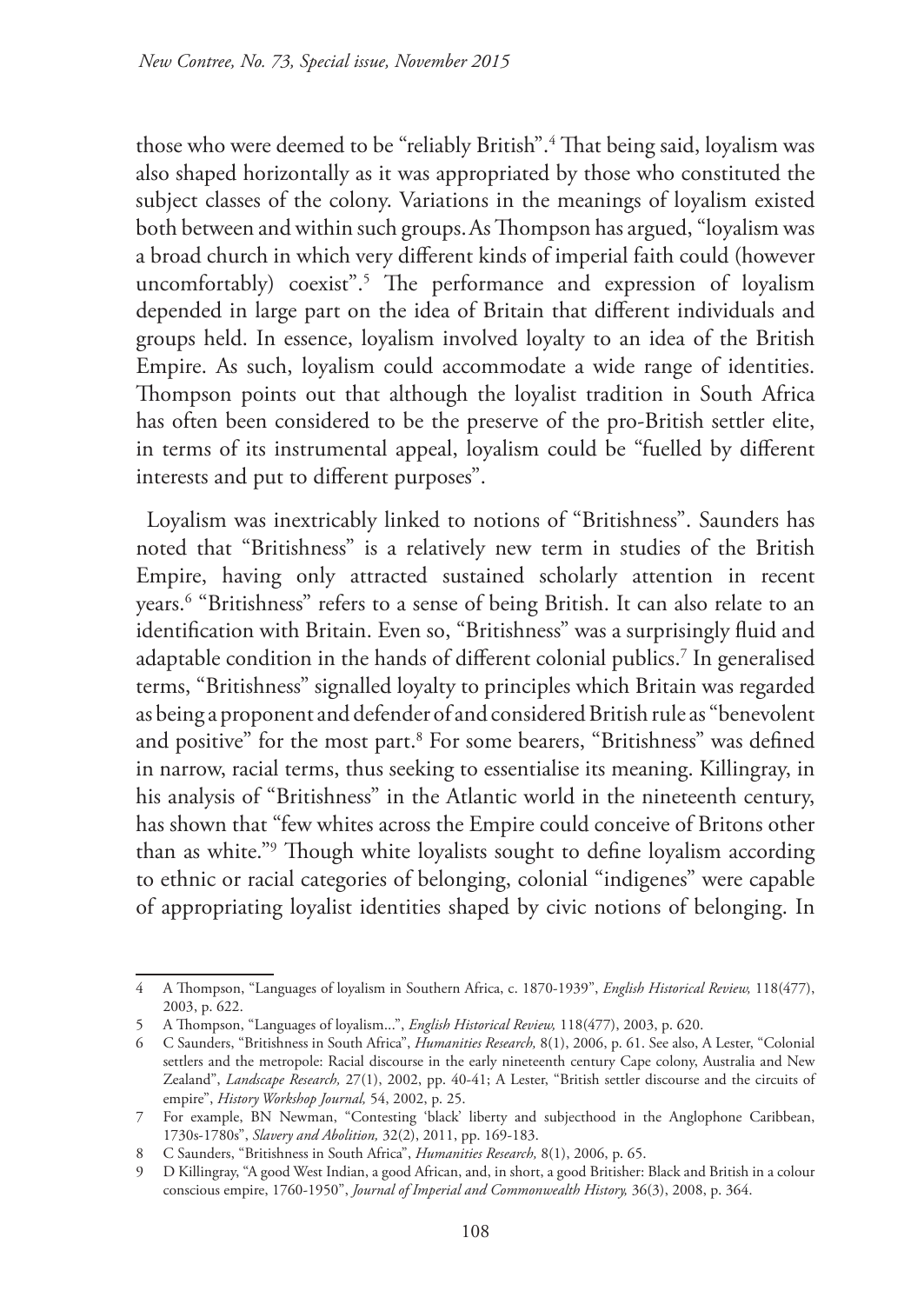this sense, "loyalism was neither exclusively 'Anglo', nor exclusively white".10

For many Khoesan, their attachment to British subjecthood was bound up with the civil rights they became entitled to during the early nineteenth century. It will be suggested that Khoesan loyalism was primarily expressed through the embracing of British subject-citizenship. While subjecthood is based on notions of loyalty and belonging, it also became entangled with ideas usually associated with citizenship; that is, a language of rights, as well as of state obligations towards those who fall under its jurisdictional authority.<sup>11</sup> Access to the fair acknowledgement and enactment of these rights was not always guaranteed. And yet, while Khoesan may have been unsuccessful on most occasions when appealing to their subject-citizen status and its attendant rights and protection, it is still important to consider their appeals and the processes and mechanisms they pursued to articulate their claims. By embracing their subject-citizenship, Khoesan were appealing to their place as equal members of an imagined imperial civic polity. Most importantly, subject-citizenship extended the possibility of a social status that challenged racial classifications.

This analysis explores the ways in which Khoesan experiences of colonial subject-citizenship unfolded in the years following the passage of the most significant piece of legislation to affect them, Ordinance 50. It considers the extent to which a colonial and mission-inspired discourse of Khoesan subjectcitizen status mattered to Khoesan and how it contributed to the emergence of a Khoesan civic identity at the time. During the period stemming from 1828 to 1834, residents of the Cape Colony witnessed two key legislative moments that together provided the space for a budding Khoesan civic identity to find public expression. These two moments were: the passage of Ordinance 50 in 1828 and the proposed vagrancy legislation of 1834, along with the protests it precipitated in the latter months of that year.

Khoesan reactions to these two legislative moments reveal the kinds of contests over civic identity that were occurring among this ethnic assortment of indigenous peoples, as well as the narratives of loyalism and subjectcitizenship that they were deploying to protect the civil liberties they had been

<sup>10</sup> A Thompson, "Languages of loyalism", *English Historical Review,* 118(477), 2003, p. 620; S Dubow, "How British was the British world? The case of South Africa", *Journal of Imperial and Commonwealth History,* 37(1), 2009, pp. 2-10.

<sup>11</sup> A valuable comparative text is B Majumdar, "Citizen or subject? Blurring boundaries, claiming space: Indians in colonial South Africa", *Journal of Historical Sociology,* 26(4), 2013, pp. 479-502.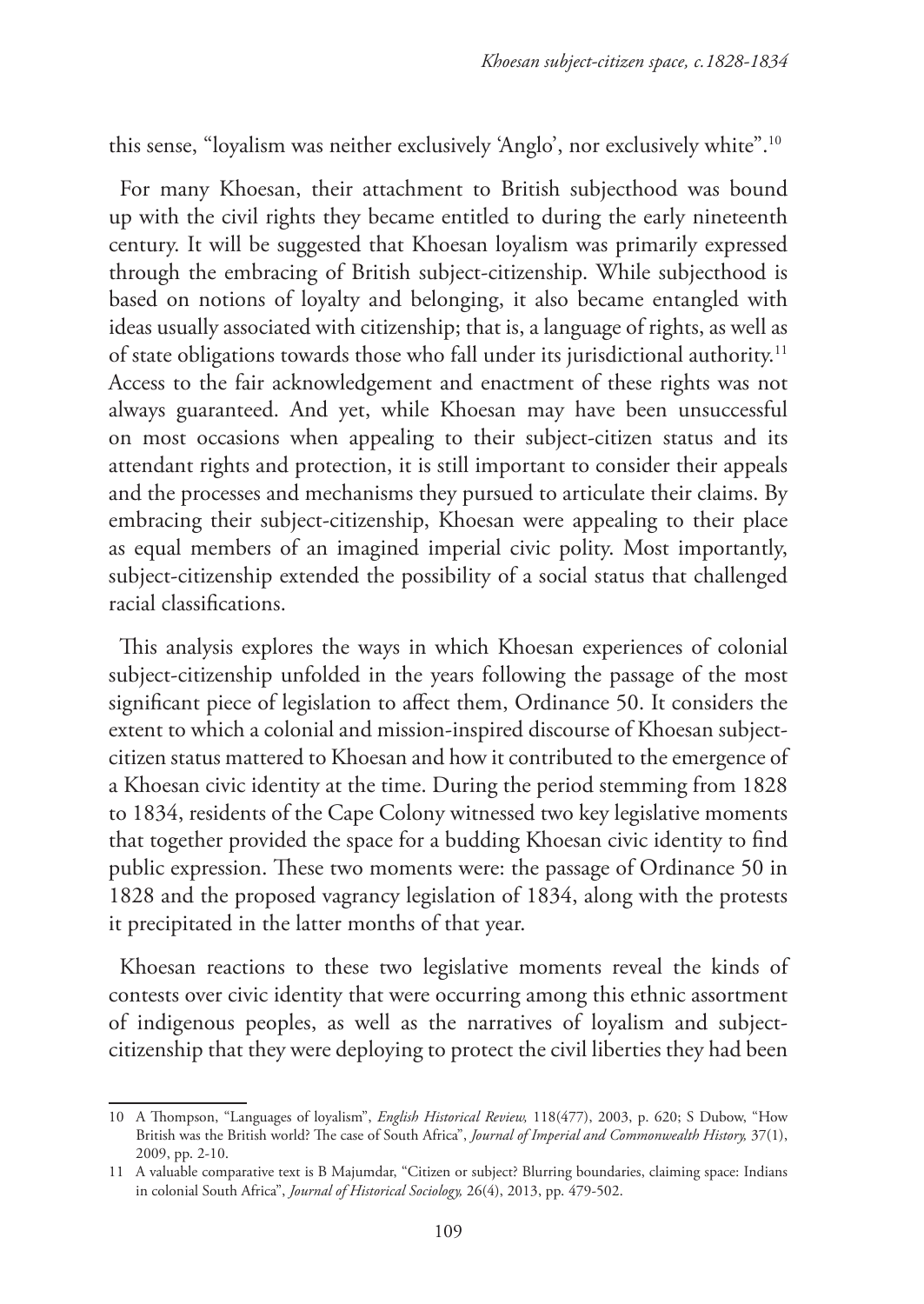granted. At the forefront of the public debate at the time were notable figures of the London Missionary Society (LMS). John Philip (the superintendent of the LMS in the Cape Colony), James Read and a number of other LMS missionaries publically and vociferously campaigned for the protection of civil liberties on behalf of the Khoesan. The LMS' missions were also focal points for the defence of Ordinance 50 in the years following its passage when it came under threat of being repealed by the Cape's Legislative Council.

The article proceeds with a discussion of loyalism and subject-citizenship in the Cape colonial context during the early nineteenth century. This is followed by a brief reappraisal of Ordinance 50, exploring its influence upon Khoesan civic identity and how it reinforced loyalism among Khoesan. In the subsequent sections, the proposed vagrancy ordinance of 1834 and the concomitant resistance against the measure are analysed. In doing so, the article seeks to uncover the dynamic ways in which Khoesan civic identity had begun to coalesce into a more clearly defined loyalist identity during the period under consideration.

## **Loyalism, subject-citizenship and humanitarian imperialism at the Cape**

In keeping with a trend in other settler-colonies across its nascent empire, Britain found it difficult to maintain satisfactory control over both settlers and Khoesan at the Cape. In time, the "imperial factor" would come to prove hugely influential in the emergence of nineteenth century South Africa.<sup>12</sup> Though not without significant challenges to its authority, most notably in the form of the Frontier Wars and Great Trek, British imperialism was deliberately interventionist in order to bolster the Cape's capitalist economy. The Cape's economic output was moulded to suit Britain's financial imperatives, protecting its trading interests in South Asia and the East and the development of the metropolitan economy. Together with the important motivating factor of economic interest, Britain's imperial intervention in the Cape Colony would also, over the course of the early nineteenth century, come to be influenced by humanitarian sentiment. These two factors were not incompatible; humane working conditions were considered more conducive to productive labour.

<sup>12</sup> A Atmore & S Marks, "The imperial factor in South Africa in the nineteenth century: Towards a reassessment", *Journal of Imperial and Commonwealth History,* 3, 1974, pp. 108-111.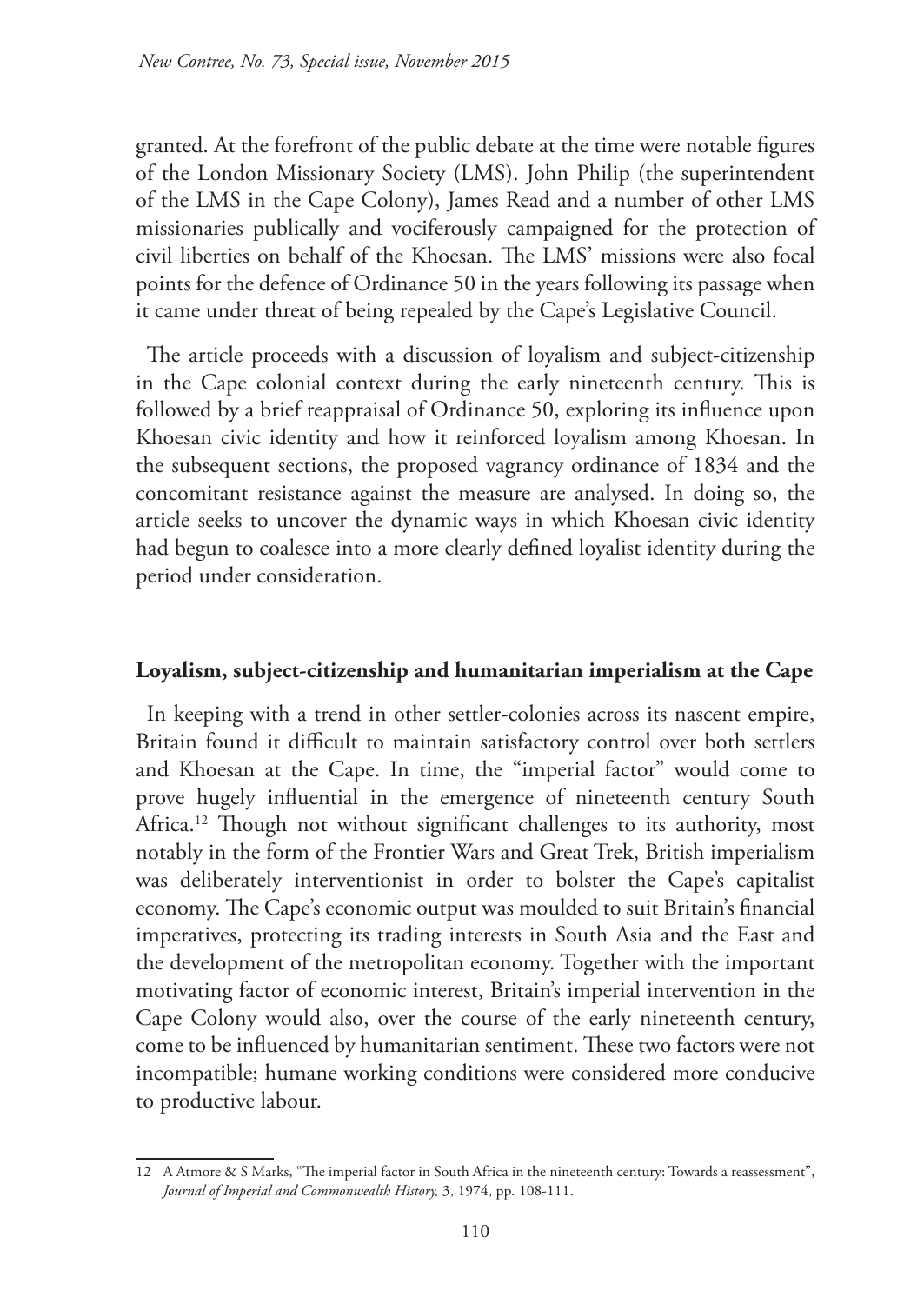Humanitarian imperialism imbibed both cultural chauvinism and the myth that indigenous peoples were backward, child-like and susceptible to corrupting influences, therefore requiring protection. This was especially so in those colonial settings with sizeable European settler populations, such as the Cape. Humanitarian imperialism was also "conversionist" in orientation, in that it believed colonial "indigenes" were capable of being converted into equal subjects. This idea stemmed from a prevalent humanitarian doctrine at the time, namely, the unity, or "oneness", of humankind. Though duplicitous, the predominance of this imperial viewpoint meant that for much of the period under investigation, "the road to Empire was paved with good intentions".<sup>13</sup>

For the Khoesan, their colonially-inspired ethnic identity was drawn from an assortment of pre-colonial ethnicities which bore linguistic, cultural and cosmological similarities, but which also exhibited variety and dissonance.<sup>14</sup> Due to the ensuing collapse of Khoesan sovereignties, there were no "tribal political structures" to which their colonial-ethnic identity could be attached during the early nineteenth century. "[U]sing the semantic ground of the coloniser" for their own identity-making purposes, scores of Khoesan identified with the imperial power which exercised sovereignty over them directly, rather than through local power brokers.<sup>15</sup>

Settler-colonialism refers to the factors attendant with the settlement of Europeans in colonial territories. Though still in its infancy, studies on settler-colonialism (as a distinct form of colonialism) have helped to clarify its differences with imperialism – especially in terms of how each related to colonised "indigenes". In a seminal work, Patrick Wolfe has argued that settler-colonialism sought "the dissolution of native societies" in order to create "a new colonial society on the expropriated land base".16 Settlercolonialism was about establishing the permanence of presence. In the Cape context, the colonised were targeted for elimination as well as assimilation as a labouring underclass to serve the interests of the settler-colonial economy. British imperialism was complicit in this process during the early nineteenth

<sup>13</sup> J Heartfield, *The Aborigines' Protection Society: Humanitarian imperialism in Australia, New Zealand, Fiji, Canada, South Africa, and the Congo, 1836-1909* (London, Hurst & Company, 2011), p. 303.

<sup>14</sup> Consider the discussion by A Barnard, *Hunters and herders of Southern Africa: A comparative ethnography of the Khoisan peoples* (New York & Cambridge, Cambridge University Press, 1992), Chapter 13 & 14; N Penn, *The forgotten frontier: Colonist & Khoesan on the Cape's northern frontier in the eighteenth century* (Cape Town, Double Storey Books & Athens, Ohio University Press, 2005), p. 5.

<sup>15</sup> C Crais, "Custom and the politics of sovereignty in South Africa", *Journal of Social History*, 39(3), 2006, p. 726.

<sup>16</sup> P Wolfe, "Settler colonialism and the elimination of the native", *Journal of Genocide Research,* 8(4), 2006, p. 388.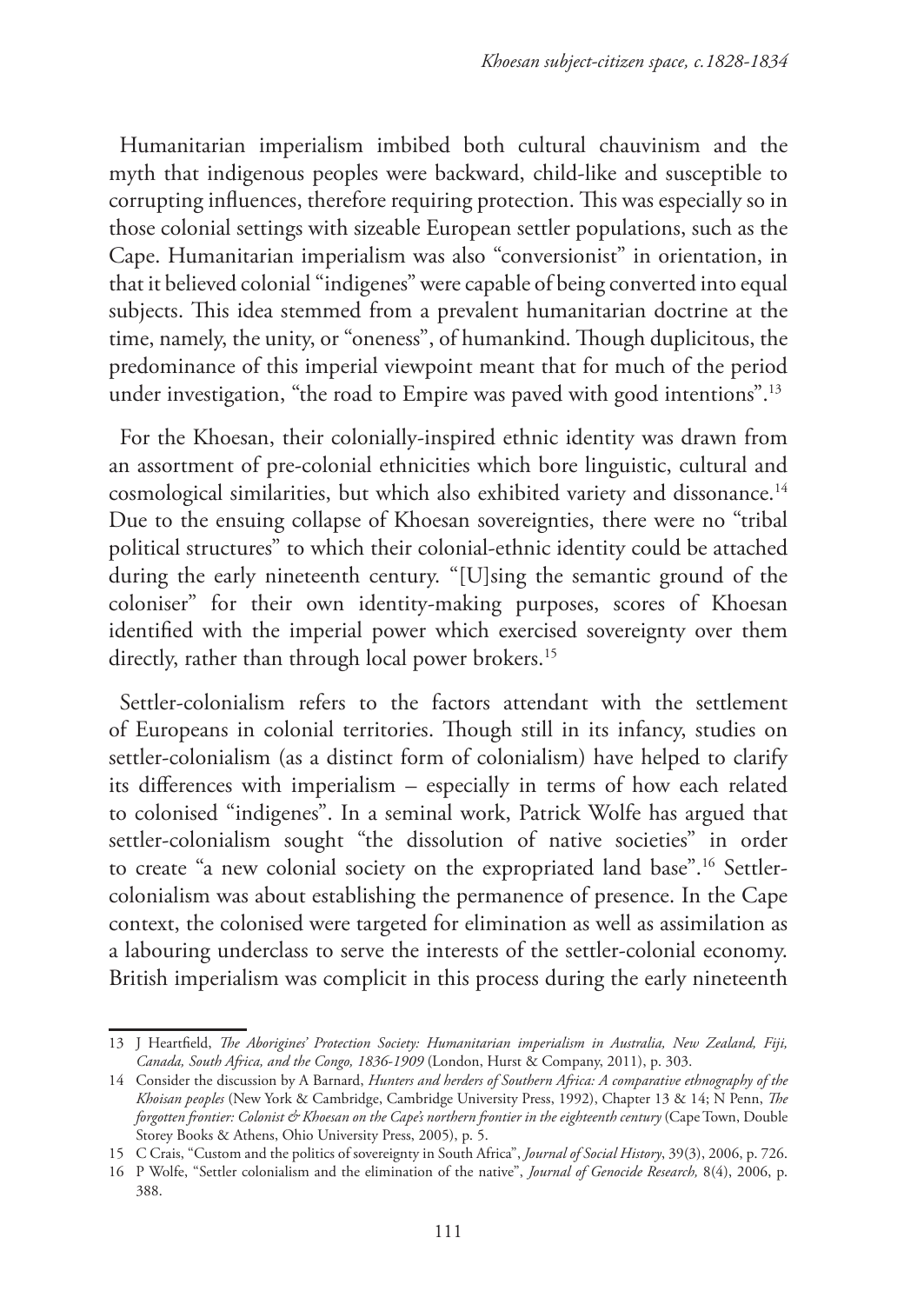century. However, as noted, it sought to bend settler-colonialism to its will, which at the time, was motivated by judicial and evangelical-humanitarian ambitions in addition to economic gain. The establishment of British imperial sovereignty was about imposing an image of Britain on the Cape. Though as Anthony Atmore and Shula Marks have observed, while British imperialism at the Cape "wore humanitarian garb", the British were primarily concerned with protecting their economic interests.<sup>17</sup>

Interpretations of the effects of British imperialism on the region's inhabitants have been a contested theme in South African historiography. Liberal historians, such as WM Macmillan and CW de Kiewiet, argued that British imperialism was for the most part beneficial for the Khoesan and Bantu-speaking populations of South Africa. Afrikaner, or pro-settler, historians, such as FA van Jaarsveld and CFJ Muller, forwarded a similar view of the effects of British imperialism, arguing that while it was advantageous for the African peoples of the region, it had adverse effects for Afrikaners. Atmore and Marks, in weighing up these interpretations, have insisted that British imperialist intervention entailed the establishment of "white colonist superiority"; that such superiority was "inseparable from the intimate involvement of metropolitan imperialist power in South Africa".18 British imperialism at the Cape presented an ambiguous paradox for the colony's "indigenes". For while British imperial power in the region advocated a liberal discourse that extended rights, established oversight and promoted protection in principle, it also engaged in aggressive colonial expansion and conquest. Furthermore, while British imperialism sought to contain the harsher aspects of settler-colonialism at the Cape, it nonetheless, envisioned the white settlers as political and economic allies. These contradictions presented challenges and constraints for Khoesan resistance, but they also opened up other possibilities for pushing back at the dispossessing effects of settler-colonialism.

What all colonies shared in common was the exercise of sovereign authority that had usually been attained in the first instance at least, through force.<sup>19</sup> Colonies were inescapably lands of conquest. However, for the British and the Khoesan, there was an intriguing twist on this otherwise standard imposition of colonial rule. The Khoesan had been dispossessed and forced into servitude

<sup>17</sup> A Atmore & S Marks, "The imperial factor in South Africa...", *Journal of Imperial and Commonwealth History,* p. 108.

<sup>18</sup> A Atmore & S Marks, "The imperial factor", *Journal of Imperial and Commonwealth History,* p. 108.

<sup>19</sup> A Pagden, "Fellow citizens and imperial subjects: Conquest and sovereignty in Europe's overseas empire", *History and Theory*, 44(4), 2005, p. 30.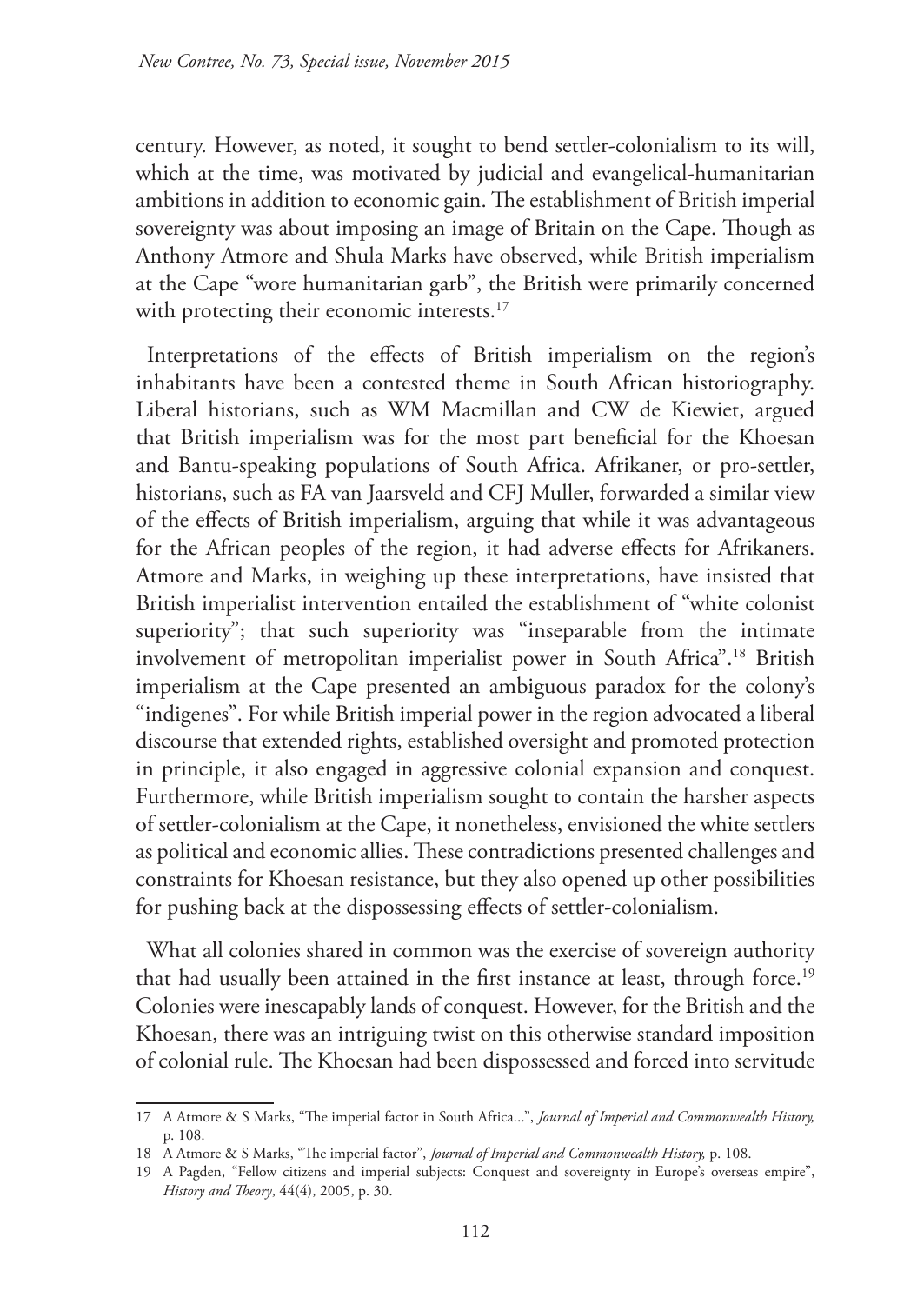in Cape colonial society by European settlers, predominantly of Dutch descent, during the period of *VOC* rule.<sup>20</sup> The British inherited an already subjugated Khoesan populace in the south-western Cape and a turbulent interior, where violent conflict between the trekboers and the Khoesan had been going on for close to a century.

As such, power dynamics in the Cape Colony following the First British Occupation were not solely shaped by the interactions of a single coloniser and the colonised. It is crucial to acknowledge this, as it complicates the way in which colonialism was experienced by the Khoesan in the Cape context. In a similar vein, John Comaroff has argued that colonialism "was shaped as much by political, social and ideological contests among the colonisers as by the encounter with the colonised".21 This observation has a strong bearing on this study. Colonialism at the Cape was neither a homogenous force nor monolithic. In effect, it was influenced by the different political, economic and moral interests of various groups, as well as regional factors; most notably the long distances between Cape Town and the interior districts of the Colony. There was no single colonising culture. Rather, there was a number of different colonising cultures, which were regularly in contest. These colonising cultures were systematically subsumed under an over-arching British colonising culture over the course of the early nineteenth century. Even so, British colonising culture was also not hegemonic.

The more permanent Second British Occupation from 1806 onward ushered in an imperial state determined to impose its rule. A great deal of the legislation introduced by the British at the Cape following the advent of the Second Occupation was motivated by a metropolitan desire for the imperial state to impose itself upon an established, though embittered, European settler population that, for the majority, was not British in origin. As mentioned though, the Dutch-speaking farmers were also the local collaborators the British needed to effectively rule and make the Colony pay its way. The relationship was fraught with tension. It is clear from a wide variety of archival sources that this friction was not lost on Khoesan servants and it had significant consequences for master and servant relations within the domestic sphere, as both were now subjects of the Crown.

<sup>20</sup> MF Borch, *Conciliation, compulsion, conversion: British attitudes towards indigenous peoples, 1763-1814*  (Amsterdam & New York, Rodopi, 2004), p. 126.

<sup>21</sup> J Comaroff, "Images of empire, contests of conscience: Models of colonial domination in South Africa", F Cooper & AL Stoler (eds.), *Tensions of empire: Colonial cultures in a bourgeois world* (Berkeley, University of California Press, 1997), p. 192.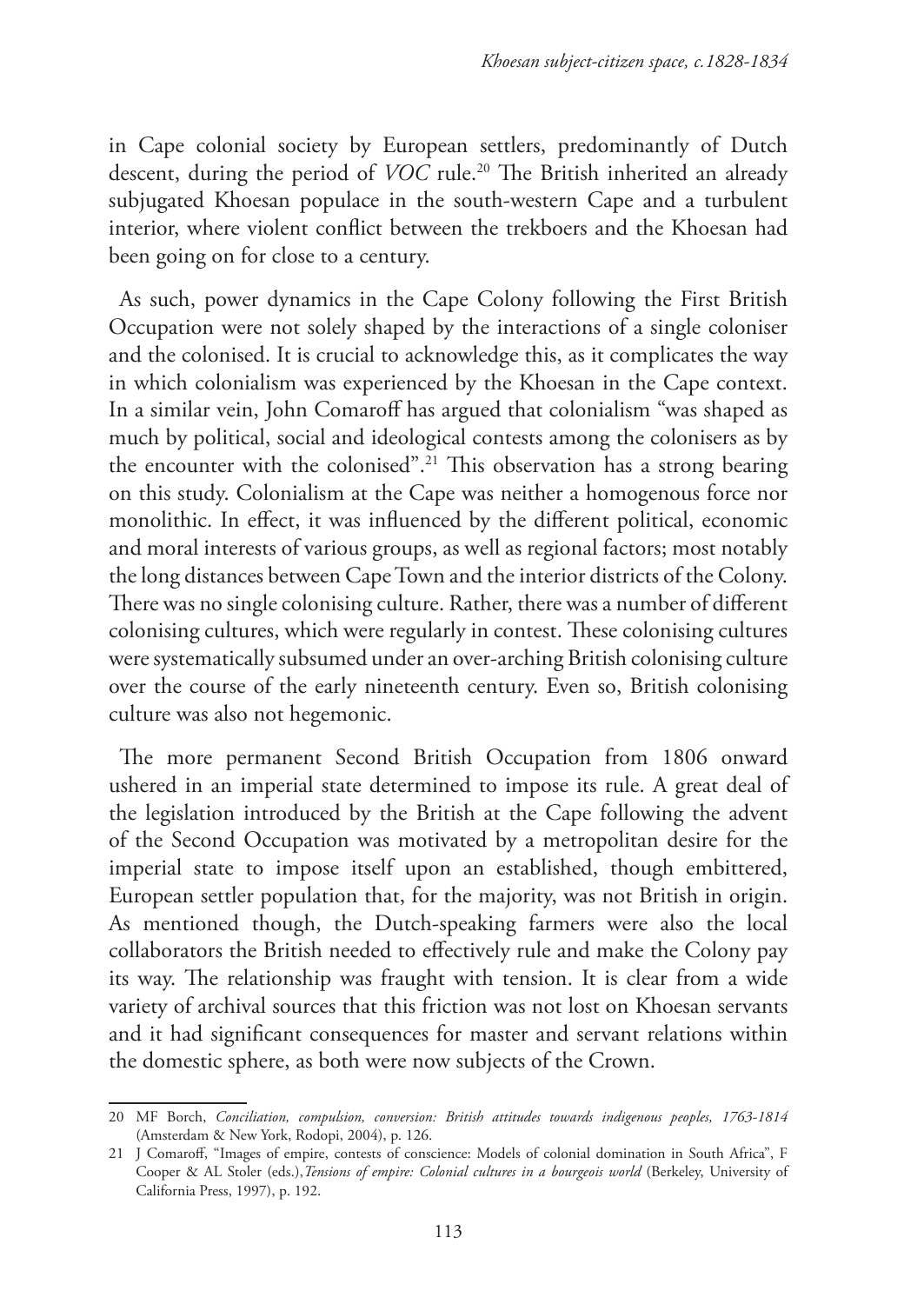The resulting contests between master and servant statuses and their attendant rights were very much shaped by the introduction of legal reforms intended to regulate discipline and punishment within the domestic arena. Similar reforms affecting the rights of masters to discipline and punish their slaves were introduced from the mid-1820s through to the early 1830s, in expectation of eventual emancipation in 1838. Importantly, civil rights were imparted to the Khoesan through the colonial state and by extension, the imperial state, embodied in the monarch and established via the authority of the Colonial Office in London. Even so, there was also an ongoing contest among interested parties throughout the period under review concerning the recognition of the natural rights of indigenous peoples in Britain's colonial territories. This became a pertinent point of debate throughout the Empire during the 1830s, when indigenous rights to land *vis-a-vis* settler rights was brought into sharp focus by the evangelical-humanitarian lobby.

Nonetheless, the labour reforms introduced by the British at the Cape were in themselves not enough to ensure compliance on the part of masters and it required agency on the part of aggrieved Khoesan to pursue the legal recourse to which they were entitled. Historical analyses of the identities of colonised individuals and groups have often been conveyed via the discourse of resistance.<sup>22</sup> However, rather than being treated as synonymous with "resistance", the term "agency" is employed here in keeping with historiographical developments surrounding the concept following the "cultural turn" of the 1960s and 1970s. In this regard, Ann Stoler and Frederick Cooper have noted that resistance as a theme in colonial studies has been a popular choice among scholars since the 1960s.<sup>23</sup> They have cautioned against treating resistance as opposition only, arguing that such an approach fails "to capture the dynamics of either side of the encounter or how those sides were drawn". In addition, they also call for greater emphasis to be placed on hybridities as opposed to Manichean dichotomies, thereby bringing to light the "contingencies and contradictions" of colonial rule and how these came to bear upon indigenous responses.<sup>24</sup>

Since the 1980s and 1990s, the related Cape historiography has shown that Khoesan agency was not always subversive, nor necessarily resistant. Khoesan

<sup>22</sup> For a brief discussion of this trend, see A Stoler, "Rethinking colonial categories: European communities and the boundaries of rule", *Comparative Studies in Society and History,* 31(1), 1989, pp. 134-135.

<sup>23</sup> A Stoler & F Cooper, "Between metropole and colony: Rethinking a research agenda", F Cooper & A Stoler (eds.),*Tensions of empire...,* p. 6.

<sup>24</sup> A Stoler & F Cooper, "Between metropole and colony...", F Cooper & A Stoler (eds.),*Tensions of empire...,* p. 18.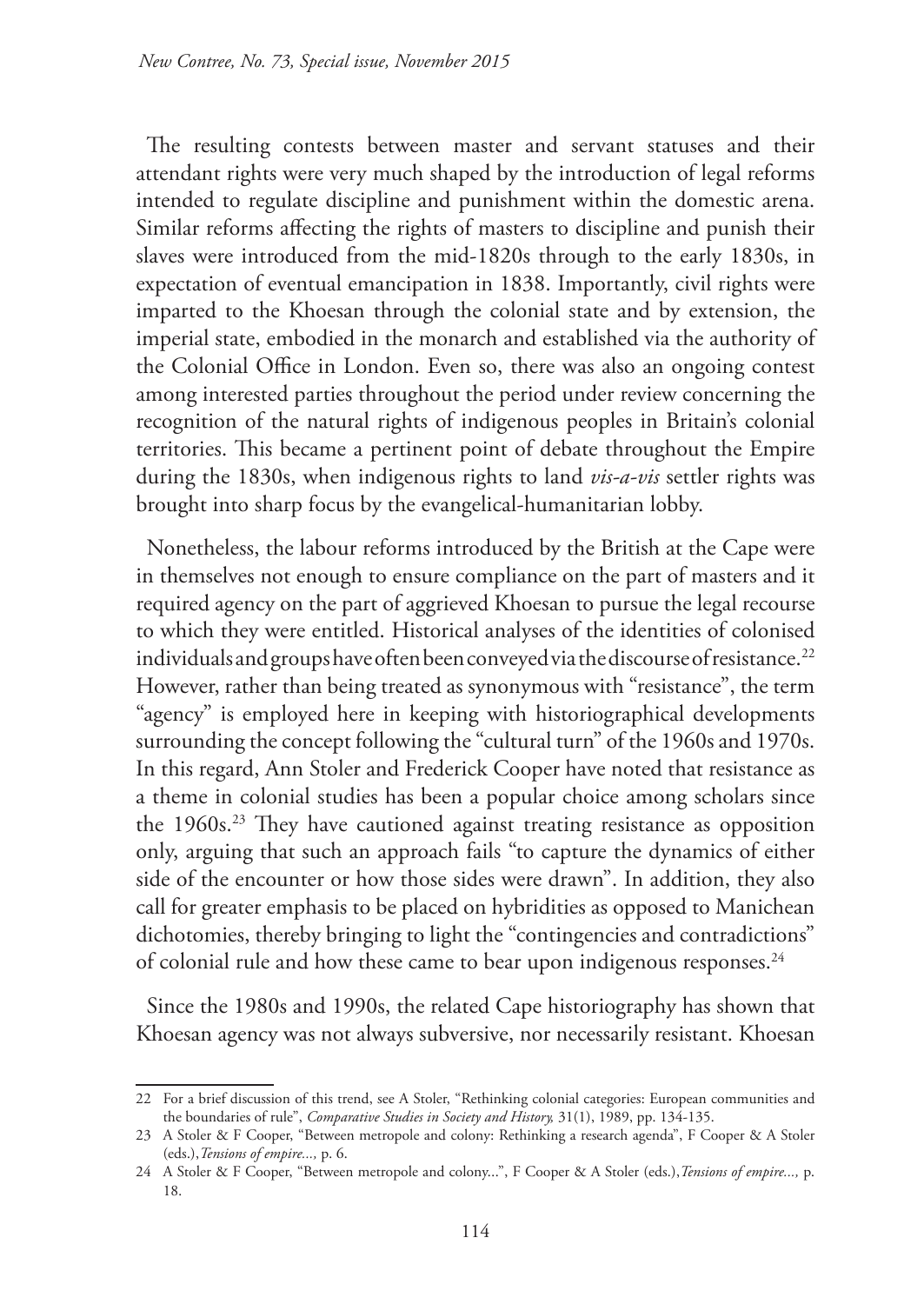agency regularly revealed itself in the embracing of the modernity British imperialism brought with it – in new forms of law, literacy and Christianity, as well as the organisation of space and time. Many Khoesan were aware of the glaring contradictions "between the ideals espoused by British imperial statesmen in London" and Cape Town, on the one hand, and the oppressive realities of the settler regime, as manifested in daily interactions on farmsteads throughout the Colony, on the other.<sup>25</sup> These contradictions played a fundamental role in shaping Khoesan responses to British imperialism and settler-colonialism; the 'space' between the competing aims of British imperialism and settler-colonialism provided Khoesan room for manoeuvre in their struggles over the composition of their everyday lives as servants and subjects.<sup>26</sup>

The liberal (as defined by early nineteenth century standards) ethos of empire can be interpreted as having appeared as a beacon of hope compared to settlercolonialism. Therefore, in this analysis, agency is used to refer to a challenge, with challenges having been varied, multiple and not mutually exclusive; ranging from desertion, theft and arson to strategies of accommodation and assimilation. Khoesan agency was more open-ended than straightforward counter-hegemony. As subordinate subjects, but subjects nonetheless, Khoesan did not always challenge the system of rule in revolutionary ways or outside the confines of the British imperial state.

The implementation of British imperial sovereignty in the Cape Colony following the commencement of the Second Occupation – while certainly an act of imposing European colonial imperatives over an indigenous people – would be misconstrued if only represented as having been destructive of Khoesan independence. Rather, a century and a half of settler-colonialism had already been destructive of Khoesan independence, characterised by extensive land, livestock and resource dispossession. British imperial sovereignty came to offer the idealistic prospect of a regained "independence" for Khoesan by means of their colonial status as British subjects.

While the Second British Occupation did not denote a clean break with the *VOC* past, it did usher in a period of notable reforms which numbers

<sup>25</sup> N Etherington, "Indigenous Southern Africans and colonialism: Introduction", P Limb, N Etherington & P Midgley (eds.), *Grappling with the beast: Indigenous Southern African responses to colonialism, 1840-1930* (Leiden & Boston, Brill, 2010), p. 4.

<sup>26</sup> For a comparative discussion, see A Holland, "Introduction", A Holland & B Brookes (eds.), *Rethinking the racial moment: Essays on the colonial encounter* (Newcastle-upon-Tyne, Cambridge Scholars, 2011), pp. 2-7.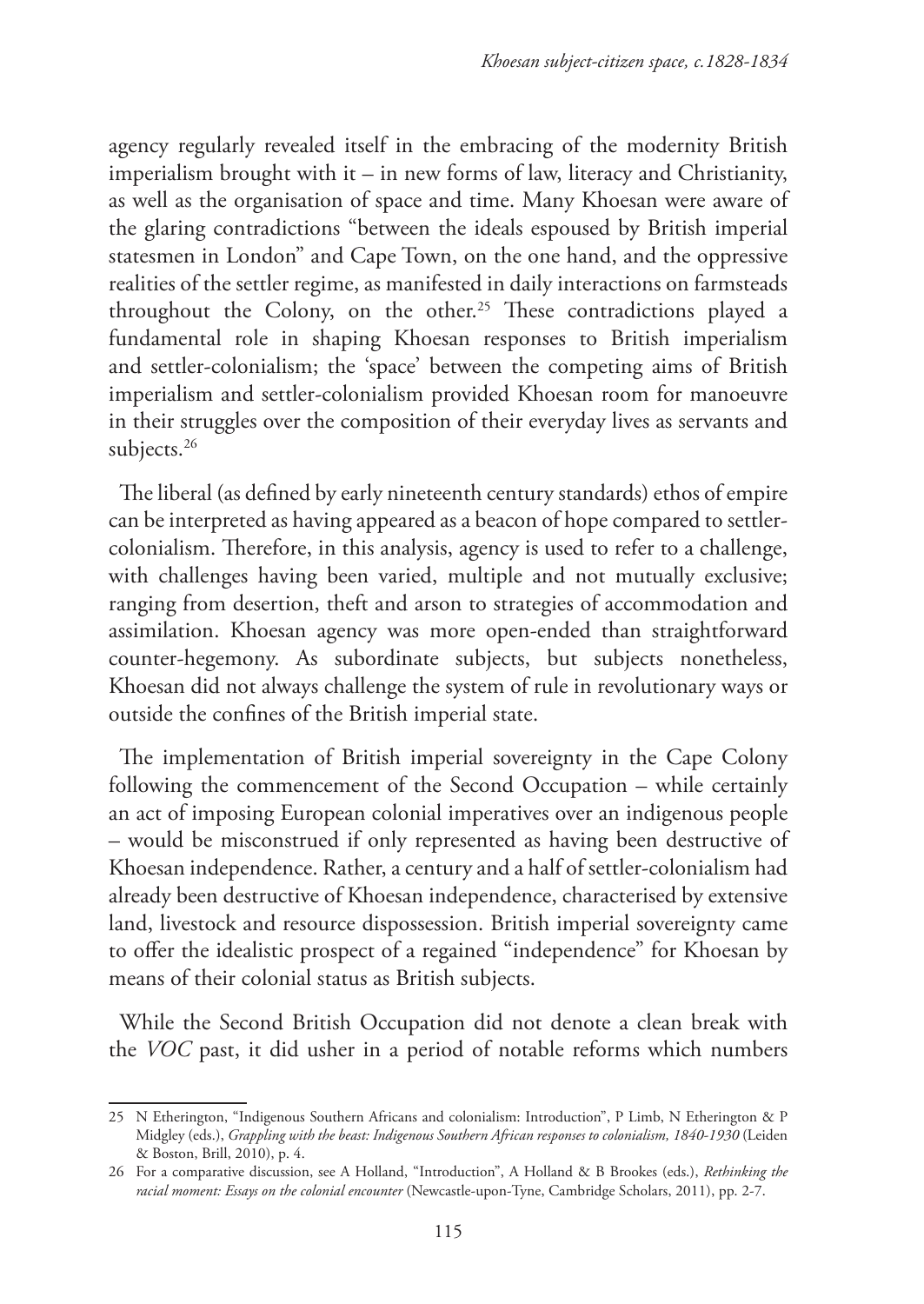of Khoesan deftly employed to improve their lot as servants and fend off the worst excesses of settler-colonialism. As Dubow has noted, the "British occupations signalled a profound shift in ideology and laid the foundation for subsequent structural reforms".<sup>27</sup> The insertion of British sovereignty – in the form of the rule of law and ideology – between master and servant was in effect rather ambiguous for both the Khoesan and the European settlers. Justice, as conceived by the Khoesan or their masters, did not neatly align with imperial prerogatives. But the prospect of redress remained nonetheless and this proved crucial to the way Khoesan responded to colonialism and negotiated their place as imperial subjects in a settler colony.

Cape historiography has a rich collection of work dealing with the interactions between Protestant missions and the Khoesan. Early contributions to the field were mainly narrative and tended to be hagiographic; lauding the European missionaries for their efforts to Christianise the aboriginal inhabitants of southern Africa.<sup>28</sup> More recent studies have presented critical observations of how evangelical-humanitarianism carried a message of social equality along with the promise of salvation. As Elphick has noted, the conversion of the Khoesan threatened to unravel "the fabric of the racially based, hierarchically organised social order" of the Cape.29 Elbourne has also argued that by adopting Christianity, Khoesan challenged and disrupted existing power relations.30

While respectability and Christianity have received their due attention, the role loyalism played in shaping Khoesan identity during the first half of the nineteenth century remains neglected. Ross contends that "Throughout the Colony, and indeed beyond its borders, [the] combination of Christianity and respectability was attractive to a considerable number of the free people of colour".31 This article argues that loyalism be considered as an additional influential element in this combination of factors that moulded Khoesan identity and which Khoesan responded to and remoulded in turn. The performance of loyalism to the British Crown may be added to the ambit

<sup>27</sup> S Dubow, *A commonwealth of knowledge: Science, sensibility and white South Africa, 1820-2000* (Oxford & New York, Oxford University Press, 2006), p. 20.

<sup>28</sup> A notable example is J Du Plessis, *A history of Christian missions in South Africa* (Cape Town, Struik, 1965).

<sup>29</sup> R Elphick, *The equality of believers: Protestant missionaries and the racial politics of South Africa* (Charlottesville & London, University of Virginia Press, 2012), p. 27.

<sup>30</sup> E Elbourne, *Blood ground: Colonialism, missions, and the contest for Christianity in the Cape colony and Britain, 1799-1853* (Montreal & Kingston, McGill-Queen's University Press, 2002), p. 7.

<sup>31</sup> R Ross, *Status and respectability in the Cape colony, 1750-1870: A tragedy of manners* (Cambridge, Cambridge University Press, 1999), p. 119.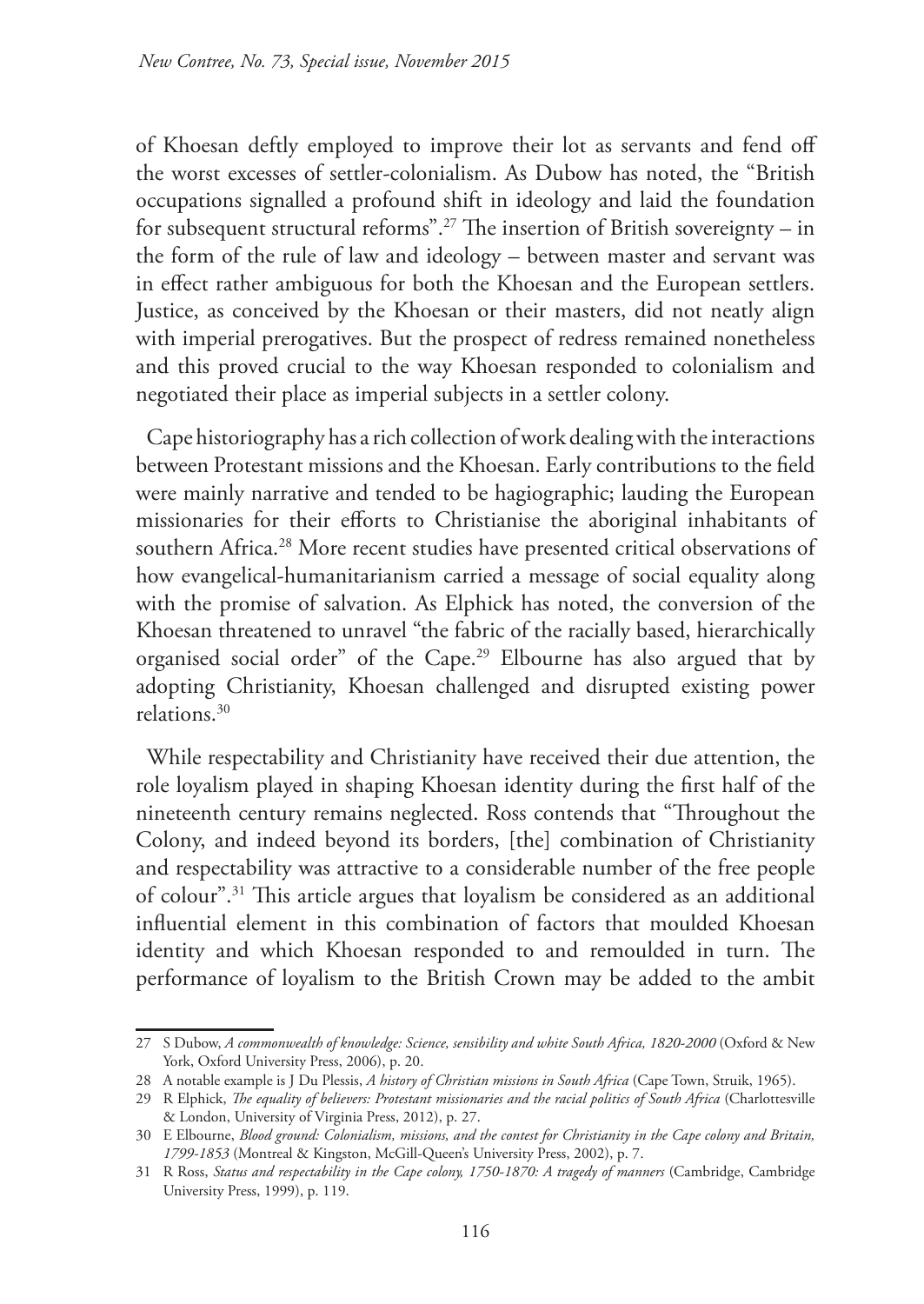of respectability. Loyalism, like respectability, was based on the idea of reciprocation. Something was expected in return by those who expressed and performed loyalism. Those who embraced loyalism to the Crown chose to subject themselves to British imperial authority and sought the protection and recognition that accompanied their subject status. Loyalism was linked with equality and held out the prospect of acting as a social leveller; even though, as Ross has reminded us, racism would ultimately trump "any ideas of a common behavioural code" in the Cape Colony.32

By appealing to the recognition of their rights as subjects, however, colonial "indigenes" made a bold, uncomfortable claim: that they were legally and morally entitled to be included in the world of the coloniser. Subjectcitizenship was a status that could be acquired without racial qualification. Subjecthood and citizenship tend to be treated as discrete, even disparate, categories. Citizenship implies a relationship between an individual and the state in which the state extends certain rights. In turn, the individual may place demands on the state to ensure his/her rights are observed and protected. Of course, the state can exert control by denying rights to those that fall under its legal jurisdiction. Nonetheless, rights relate to what behaviour is considered acceptable and lawful as well as what is considered improper or immoral. Washbrook has noted that "[t]he law may be seen to represent a set of general principles through which political authority and the state [however constituted] attempt to legitimise the social institutions and norms of conduct which they find valuable".33 The colonial state expressed its intentions to those who were subjected to its authority via colonial law. However, in order to control colonial spaces and bodies, the colonial state depended upon local bureaucracies and procedures in order to implement its intentions. In a colonial setting where subjecthood was complex and in contest, it is understandable that the practicalities of applying the law created tensions in the related identity struggles.

Within the Cape colonial context of the 1820s, the colonial state oversaw the extension of rights to both Khoesan and slaves. Members of these social categories acquired rights pertaining to mobility, employment and legal recourse by virtue of being subjects of the Crown. The distinction between subjecthood and citizenship was blurred as a consequence. The appeals to

<sup>32</sup> R Ross, "Missions, respectability and civil rights: The Cape colony, 1828-1854", *Journal of Southern African Studies,* 25(3), 1999, p. 343.

<sup>33</sup> D Washbrook, "Law, state and agrarian society in colonial India", *Modern Asian Studies,* 15(3), 1981, p. 649.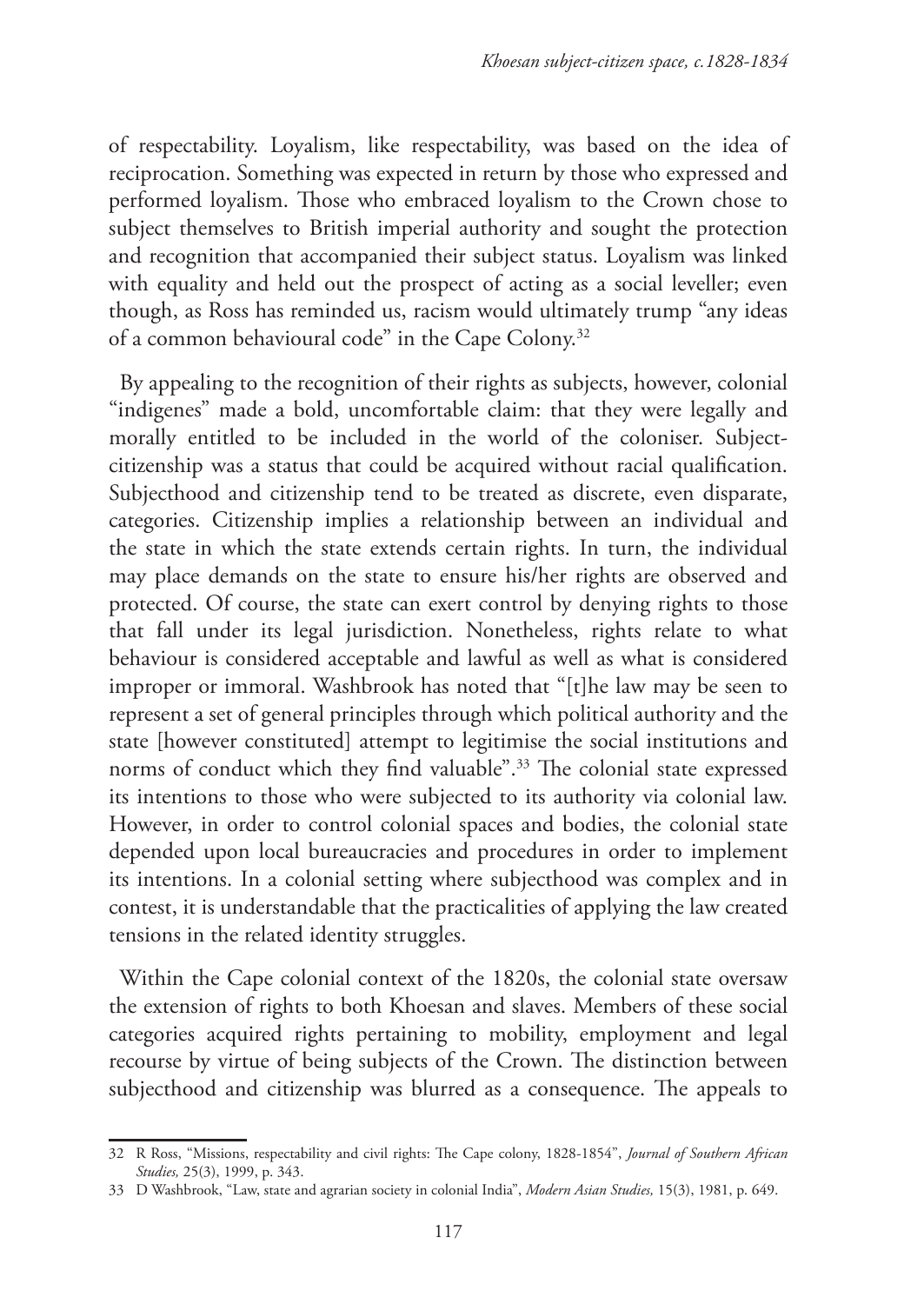"indigene" subject rights that followed indicated a breaching of the boundary between subjecthood and citizenship in Khoesan identity politics, with citizenship normally considered to be the preserve of the white settlers. Mamdani has labelled this contradictory paradigm "a double-sided affair". On the one hand, the colonial state governed a racially-defined citizenry via a regime of rights and the rule of law. On the other hand, the colonial state ruled over racially-defined subjects in a manner that was usually coercive and motivated by administrative justice and economic concerns.<sup>34</sup> However, the extension of legal rights and in principle, legal equality, to the Khoesan unsettled this dichotomy. Rather, there was a duality as subjects could claim a legal status normally associated with being a citizen. As such, subjecthood transformed into an imagined subject-citizenship, appealed to via expressions of loyalism.

Loyalism was expressed in response to contact with British institutions and organisations. Perhaps the most crucial aspect of this in the Cape colonial context was the discourse of subject-citizenship and its attendant rights inspired by the evangelical-humanitarian movement. For colonial "indigenes", viewing the British Crown as a source of protection came to underpin this particular strain of loyalism. The campaign for equality before the law for all British subjects was particularly intense at the Cape during the early nineteenth century. As more and more Khoesan became aware of their rights as colonial subjects, so they fashioned their own kind of loyalist ideology. For Khoesan, equality before the law, in principle, was established with the passage of Ordinance 50 in 1828.

## **Ordinance 50 as a conduit of subject-citizenship**

The late 1820s and early 1830s marked the political heyday of the LMS in the Cape Colony. John Philip was well connected with leading members of the anti-slavery lobby in Britain; in particular, the House of Commons MP Thomas Fowell Buxton. Drawing on these influential networks, John Philip was able to successfully campaign for the granting of civil liberties to the Khoesan. Due to the significant influence the LMS could boast of having in the Colonial Office in London during the 1820s and 1830s, much of the related historiography has tended to focus on this aspect of the framing and

<sup>34</sup> M Mamdani, *Citizen and subject: Contemporary Africa and the legacy of late colonialism* (Princeton, Princeton University Press, 1996), p. 19.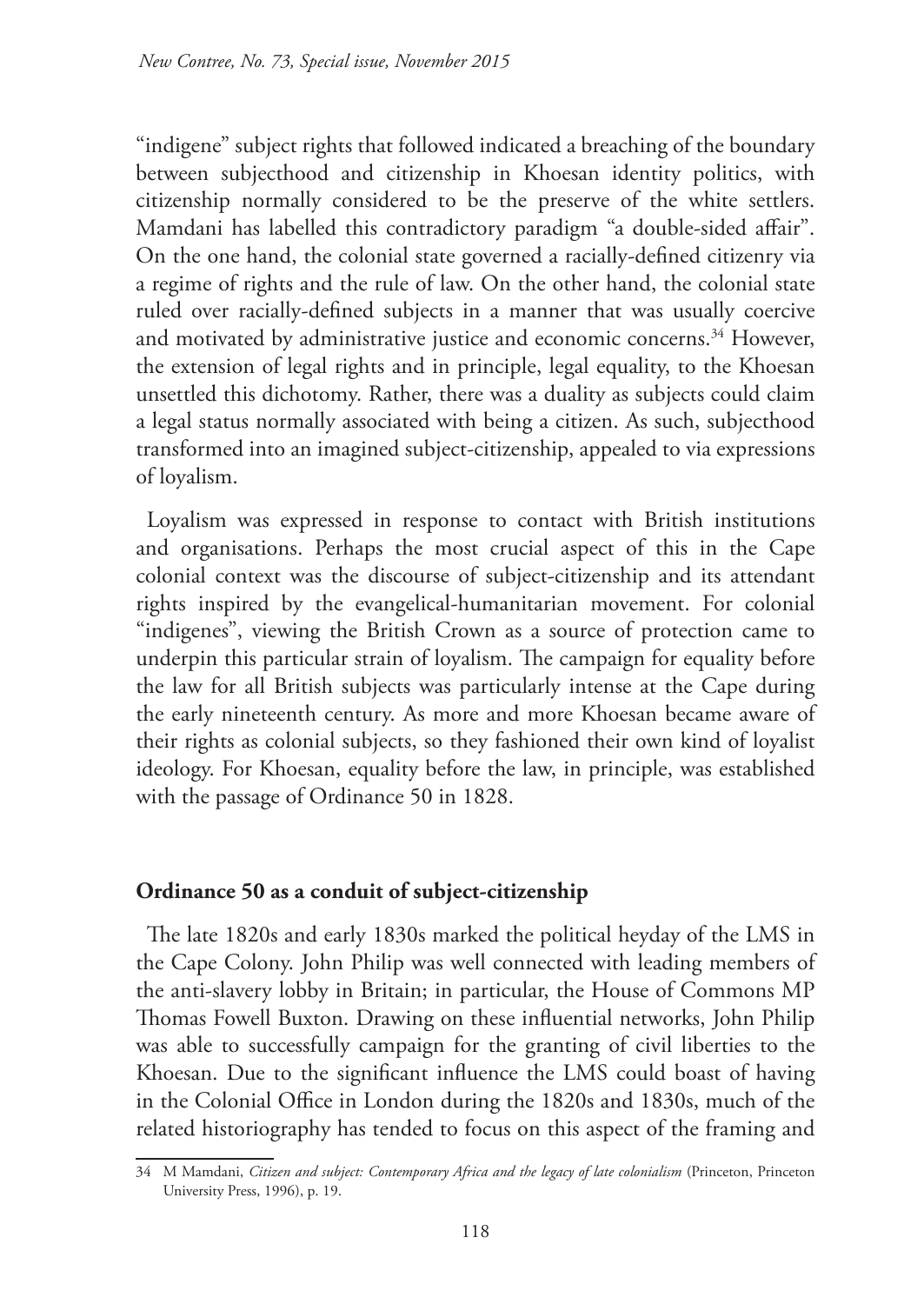passage of Ordinance 50 – the most important piece of legislation to affect the Cape Khoesan. However, apart from the work of Malherbe, which has explored in detail Khoesan livelihoods before and after Ordinance 50, little attention has been paid to how the Ordinance reinforced an idea that was already in circulation among Khoesan constituents; that is, imperial subjectcitizenship tied to loyalism.35

Stanley Trapido, in a seminal paper, situated the introduction of Ordinance 50 within the Cape's brief experiment with liberalism. The late 1820s and early 1830s were marked by contests between the competing interests of different groups. These included the slave-owning Dutch gentry, the new English merchant class (following the UK Government's 1820 settlement scheme), and the British colonial officials under direction from their imperial overseers. Added to this mix were the missionaries, along with a few independent journalists.<sup>36</sup> The latter two, together with the humanitarian Governor, Richard Bourke (1826-1828), were the most instrumental actors in the liberal agenda at the time.

On 17 July 1828, Ordinance 50 was passed in the House of Commons and later confirmed by an Order of the King in Council. This meant that it could not be amended or repealed by the Cape Government without the sanction of the House of Commons. Ordinance 50 removed all legal obligations on the Khoesan to work for the settlers and put them on an equal legal footing with other non-slave members of Cape society. The Ordinance emphasised personal liberty, but rather than this being framed as an inalienable human right, it flowed from the benign favour and goodwill of the monarch and British Parliament. This amounted to a colonial paradox. A rights discourse, as promulgated by humanitarian sympathisers and backed up, for the time being, by the Colonial Office, was an important means by which colonialism was legitimised.<sup>37</sup> At the same time, the extension of legal equality to all British subjects provided colonised "indigenes" with a powerful, ideological tool of resistance.

<sup>35</sup> VC Malherbe, "The Cape Khoesan in the eastern districts of the Colony before and after Ordinance 50 of 1828" (Doctoral thesis, Cape Town, University of Cape Town, 1997).

<sup>36</sup> S Trapido, "The emergence of liberalism and the making of Hottentot nationalism, 1815-1834", in University of London, Institute of Commonwealth Studies, *Societies in Southern Africa in the 19th and 20th centuries: Collected Seminar Papers,* 17, 1992, p. 34. The most prominent of these journalists was John Fairbairn, who became the editor of the liberal *South African Commercial Advertiser.* Fairbairn was also John Philip's son-in-law.

<sup>37</sup> B Ibhawoh, *Imperialism and human rights: Colonial discourses of rights and liberties in African history* (New York, State University of New York Press, 2007), p. 8.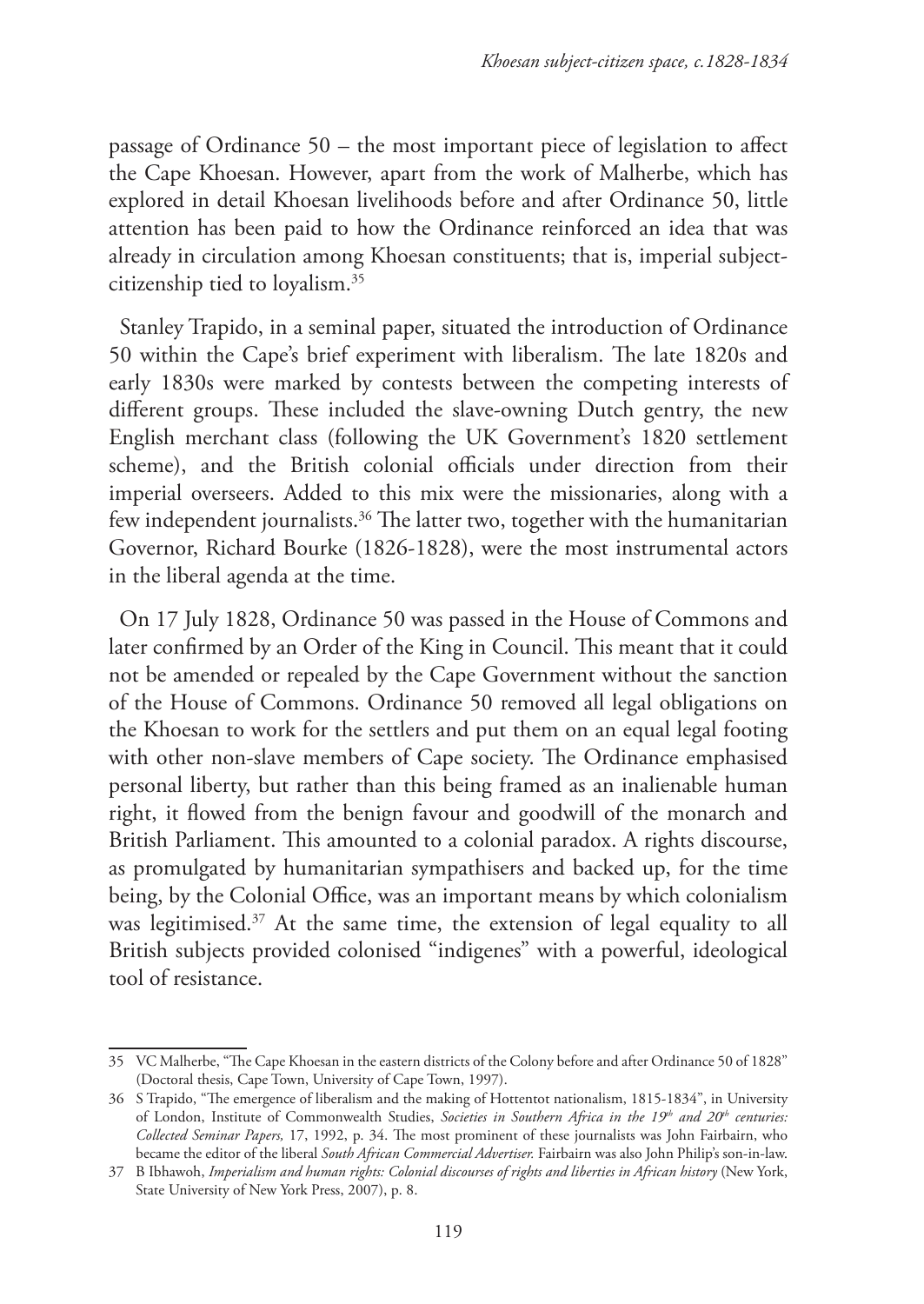The consensus in the related historiography is that Ordinance 50 did not radically transform settler society. The colonial authorities were not prepared to introduce a minimum wage and the lack of sufficient land for Khoesan peasants to settle on meant that in material terms the Ordinance did not amount to any significant structural change in the Cape economy.<sup>38</sup> In legal terms, the new judicial administrative structure was not always able to ensure strict compliance with the new measures on the part of masters. The colonial state's shortcomings in this regard meant that legal equality did not necessarily translate into equal justice. Even under the new legal dispensation, some Khoesan who sought the intervention of the courts in disputes with farmers found their prospects for a fair hearing and impartial justice aided by the assistance of prominent humanitarians.<sup>39</sup>

Upon coming into effect in the Cape Colony in January 1829, Ordinance 50 repealed six pieces of legislation which had theretofore worked to initially erode and eventually eradicate Khoesan independence, particularly their freedom of movement within the Colony. Both the Caledon Code of 1809 and the Apprenticeship Act of 1812 were repealed, as well as other legislation dating back to 1787 and 1803, before the Colony came under British control. The most important changes ushered in by the Ordinance were relayed in its second clause: 40

... whereas by usage and custom of this Colony, Hottentots and other free persons of color [sic] have been subjected to certain restraints, as to their residence, mode of life and employment, and to certain compulsory services to which other of His Majesty's subjects are not liable... no Hottentot or other free person of color, lawfully residing in this Colony, shall be subject to any compulsory service to which other of His Majesty's subjects therein are not liable...

Khoesan were no longer required to have fixed places of abode and they could move about the Colony freely without the fear of arrest or imprisonment for vagrancy. As such, the ordinance instituted the decriminalisation of Khoesan

<sup>38</sup> H Giliomee, "The eastern frontier, 1770-1812", R Elphick & H Giliomee (eds.), *The shaping of South African society* (Cape Town, Maskew Miller Longman, 1989), p. 452; S Newton-King, "The labour market of the Cape colony, 1807-1828", S Marks & A Atmore (eds.), *Economy and society in pre-industrial South Africa* (London, Longman, 1980), pp. 199-200 & LC Duly, "A revisit with the Cape's Hottentot ordinance of 1828", M Kooy (ed.), *Studies in economics and economic history: Essays in honour of Professor H.M. Robertson* (Durham, Duke University Press, 1972), pp. 26-56.

<sup>39</sup> Western Cape Archives Repository (CA), Colonial Office (CO) 2710, Report, D Moodie, Cases against Scheepers and Van Niekerk, Graham's Town, 24 April 1829.

<sup>40</sup> House of Commons Parliamentary Papers (HCPP), No 339, 1829, *Return to an address of the honourable House of Commons, dated 5th June 1829; Copy of the order in council relative to the natives of South Africa*, p. 2.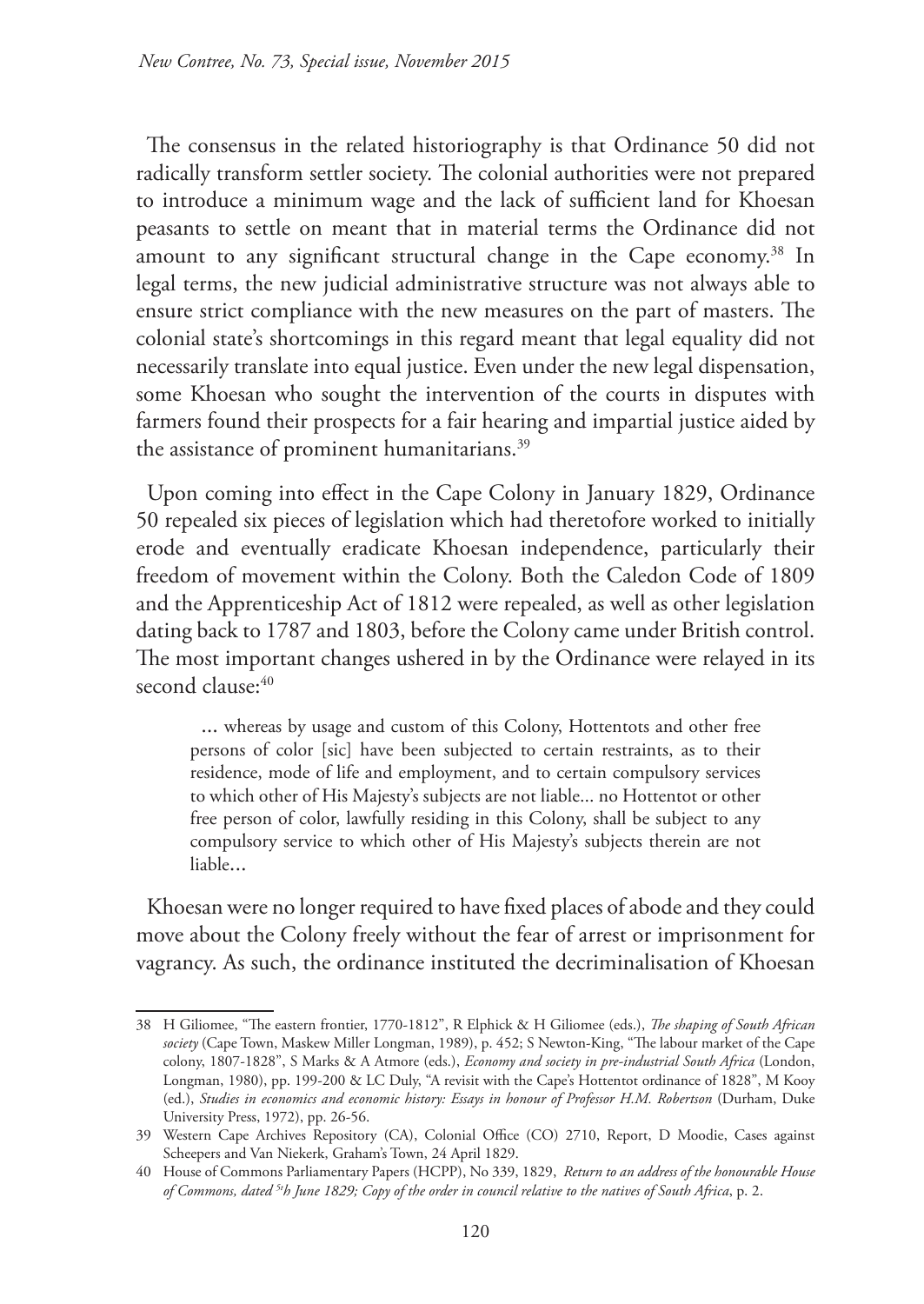mobility. This was further emphasised in the second clause, which ordered that the Khoesan were not to be subjected:<sup>41</sup>

"to any hindrance, molestation, fine, imprisonment or punishment of any kind whatsoever, under the pretence that such person has been guilty of vagrancy or any other offence, unless after trial in due course of law... ."

In light of these stipulations, Ordinance 50 drew out a sharp distinction between Khoesan and slave statuses. Although still landless (except for those who acquired land at mission stations and in the Kat River Settlement) and still bound to labour for the colonists owing to few other alternatives for survival, the Ordinance gave the Khoesan basic civil liberties within the broader context of what was still an oppressive society.42 Slavery, though, had also come under scrutiny from the metropole's humanitarian gaze. Legislation aimed at ameliorating the working conditions of slaves had been passed at the Cape in the preceding years.43 Even so, the wording of Ordinance 50 clearly positioned the Khoesan as British subjects. By doing so, the passage of Ordinance 50 meant that the social and political boundaries of Cape colonial society were widened, creating new possibilities for a more loyalist Khoesan identity to emerge.

#### **Khoesan responses to proposed vagrancy legislation**

In 1834, the Cape's Legislative Council was constituted. One of its first proposed measures was the re-introduction of legislation that criminalised vagrancy on Crown land. Motivated by labour shortages in the aftermath of Ordinance 50, as well as rumours and reports of increased crime, and most importantly, apprehensions about the impending freedom of the slaves, the Civil Commissioners of every major district in the Colony petitioned the Council on behalf of the colonists to enact an ordinance banning vagrancy or squatting.44 News of this proposal spread quickly throughout the Colony, triggering several Khoesan-led public meetings and counter petitions. It was

<sup>41</sup> HCPP, No 339, 1829, *Return to an address of the honourable House of Commons, dated 5th June 1829; Copy of the order in council relative to the natives of South Africa,* p. 2.

<sup>42</sup> School of Oriental and African Studies (SOAS), Council for World Mission (CWM), South Africa, Incoming Correspondence, 16A/2/B, H Calderwood to Directors of the LMS, Cape town, December 1838.

<sup>43</sup> W Dooling, *Slavery, emancipation and colonial rule in South Africa* (Scottsville, University of Kwa-Zulu Natal Press, 2007), pp. 82-91.

<sup>44</sup> HCPP, No. 425, 1837, *Report from the Select Committee on Aborigines in British settlements*, Appendix No 7, Vagrant Ordinance, Reports of the Civil Commissioners, pp. 151-166.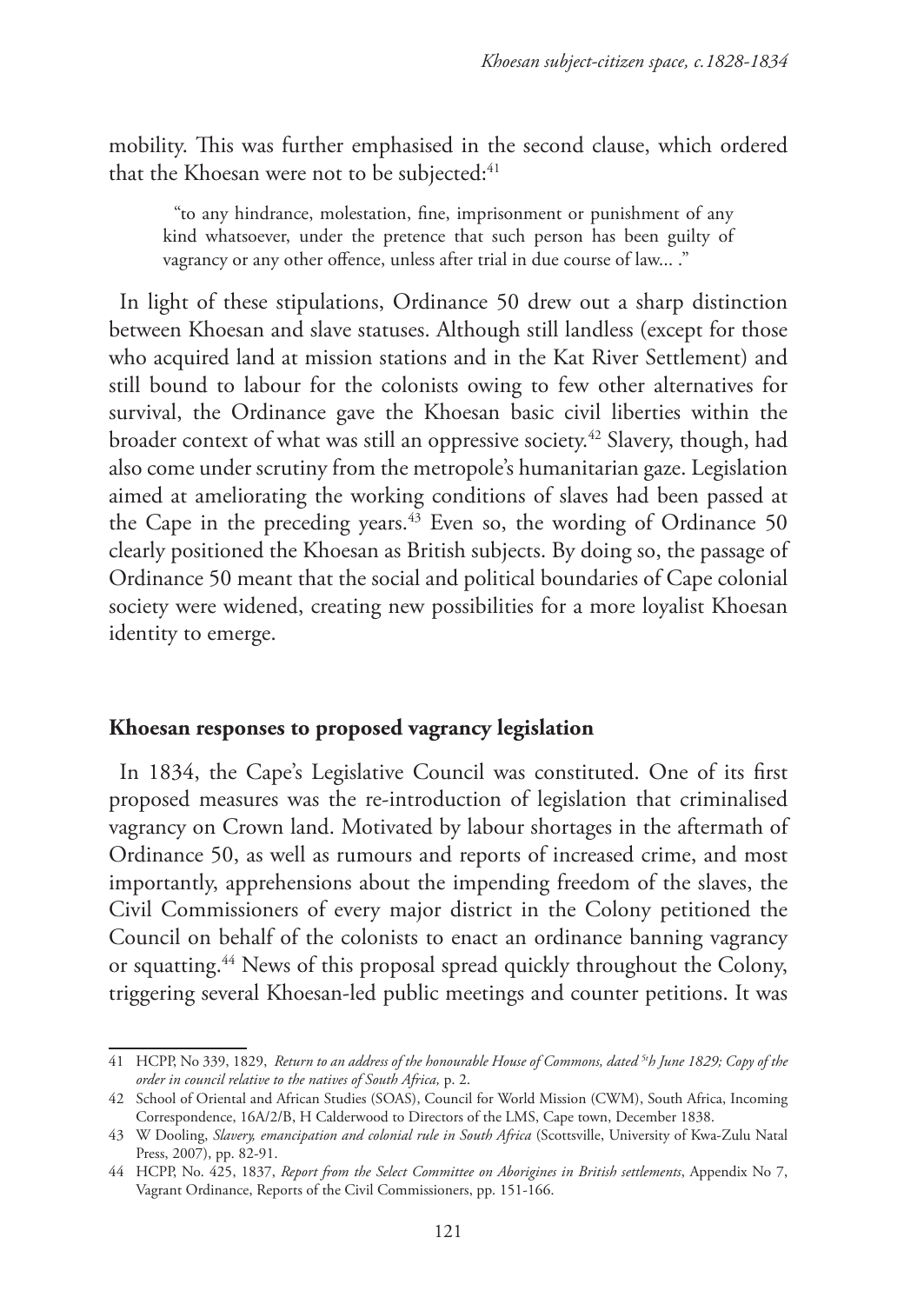reported at the time that the "public attention was engrossed, and the public feeling intensely excited".<sup>45</sup>

In order to emphasise the significance of the mission protests that occurred in response to the Council's proposed bill, a brief foray into mission population figures is useful. In 1830, the combined population of five of the Colony's most prominent LMS mission stations, and for whom population statistics are most reliable (Bethelsdorp, Theopolis, Pacaltsdorp, Zuurbraak and Hankey), stood at approximately 2 200. In 1834, this number was estimated to be at approximately 4 200; the increase accounted for by the fear generated by the possible renewal of vagrancy legislation that saw thousands of Khoesan flee to missions. If added to the number of residents in the Kat River Settlement, which was estimated to be at 3 000 during the early 1830s, then the total number of Khoesan and other "free people of colour", to employ the colonial parlance of the time, resident at these LMS missions and affiliate stations fluctuated between 5 200 and 7 200. Given that the total size of the Khoesan population was estimated to be around 32 000 in 1836, then at the height of the panic surrounding the proposed vagrancy ordinance in 1834, some 23% of the total Khoesan population was located at these LMS missions alone.<sup>46</sup> This figure does not include the residents of other LMS missions or those of the Moravians.

The petitions that were drafted and signed by mission residents in the latter months of 1834 provide crucial insight into the kinds of contestations over status and identity that were occurring within Khoesan mission communities at the time. Khoesan were expressing views on behalf of their communities, without being directly represented by missionaries and as such, the vagrancy agitation of 1834 acted as a significant moment of identity politics at a time of genuine fear that one of the central provisions of Ordinance 50, the freedom of movement, would be annulled.47 Indeed, events surrounding the proposed vagrant act and the protests against it point towards the kinds of real changes which had taken place for the Khoesan since the passage of Ordinance 50 six years earlier.

<sup>45</sup> National Archives (NA), London, Colonial Office (CO) 48/156, K B Hamilton, Clerk of the Legislative Council, Cape Town, 27 October 1834.

<sup>46</sup> These figures are taken from the mission reports to the LMS Missionary Chronicle for 1830 and 1834, which included population numbers for all five mission stations. The total population estimate of 32 000 is taken from evidence given to the Select Committee on Aborigines in British Settlements. See HCPP, No 425, 1837, *Report from the Select Committee on Aborigines in British settlements*, p. 598.

<sup>47</sup> E Elbourne, "Freedom at issue: Vagrancy legislation and the meaning of freedom in Britain and the Cape Colony, 1799-1842", *Slavery & Abolition,* 15(2), 1994, pp. 134-135.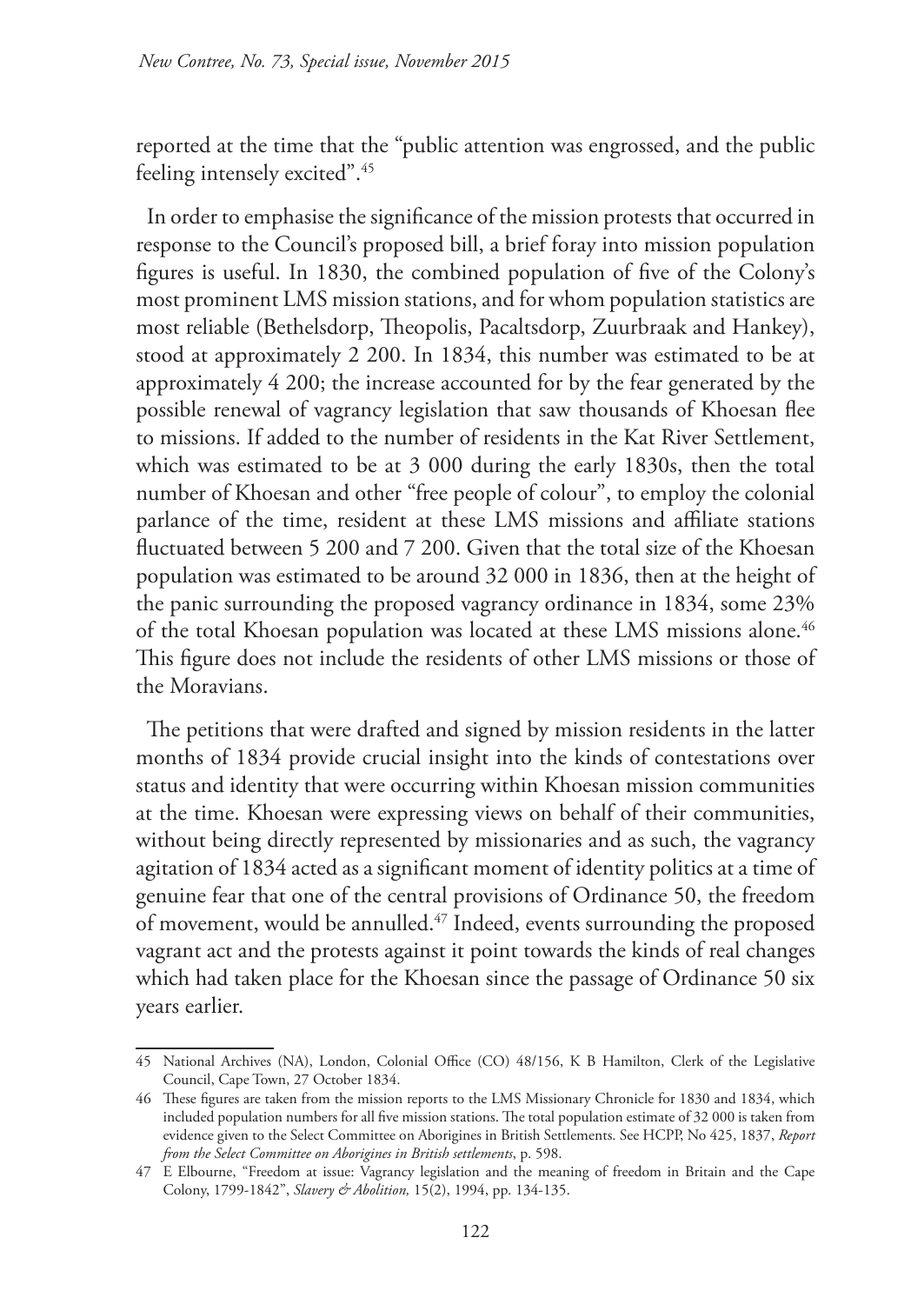A prominent theme which emerged during the protest meetings is that mission Khoesan took such exception to the proposal because they regarded themselves as loyal subjects of the Crown. This is apparent in a memorial drawn up by the inhabitants of the Theopolis mission at a public meeting in October 1834. The resulting petition was sent to the Governor of the Cape in opposition to the proposed ordinance. The act of drafting petitions in order to lobby the Governor and colonial administration points towards Khoesan initiative in articulating a new identity. References to the desired favour of the monarch in the memorials also highlight the imperial scope of this new identity. Notably, by petitioning the Governor, the participants were acknowledging the power of the colonial administration in their context and recognising its authority over them as colonial subjects. While there were clear ethnic undertones, expressions of Khoesan civic identity were also deployed by the speakers. By sending the Governor a memorial relaying their concerns, the petitioners were also seeking inclusion in the colonial order as equal subjects.<sup>48</sup>

The first to address the meeting was Andries Jager, no doubt, as with the other speakers, a respectable member of the mission community. He first called for each speaker who would follow him to "be careful so as to give offence to nobody" before recounting his upbringing under the "old system" before Ordinance 50, asserting that it was "a system of oppression".49 Surprisingly, Jager then went on to explain his understanding as to why the vagrancy ordinance had been proposed in the first place, stating: "It is true that our nation has abused the liberty that was granted us by the 50<sup>th</sup> Ordinance, but let us pray to God for pardon". The sentiment this statement reflected is also evident in the memorial drafted by the mission for the Governor, which will be discussed later on. Valentyn Jakobs, the next to address the meeting, also invoked the label "nation" in his speech. He associated the poverty of his people with the loss of their land and with the introduction of brandy, which he argued had reduced them to a despicable state. The numerous references made to the "Hottentot" nation by the men who addressed the meeting have been considered indicative of nationalist thought. However, expressions of loyalty to the Crown were also made.

<sup>48</sup> R De Costa, "Identity, authority and the moral worlds of indigenous petitions", *Comparative Studies in Society and History*, 48(3), 2006, pp. 669-698.

<sup>49</sup> SOAS, CWM, South Africa, Incoming Correspondence, 14A/2/B, G Barker to Directors of the LMS, Theopolis, 6 October 1834.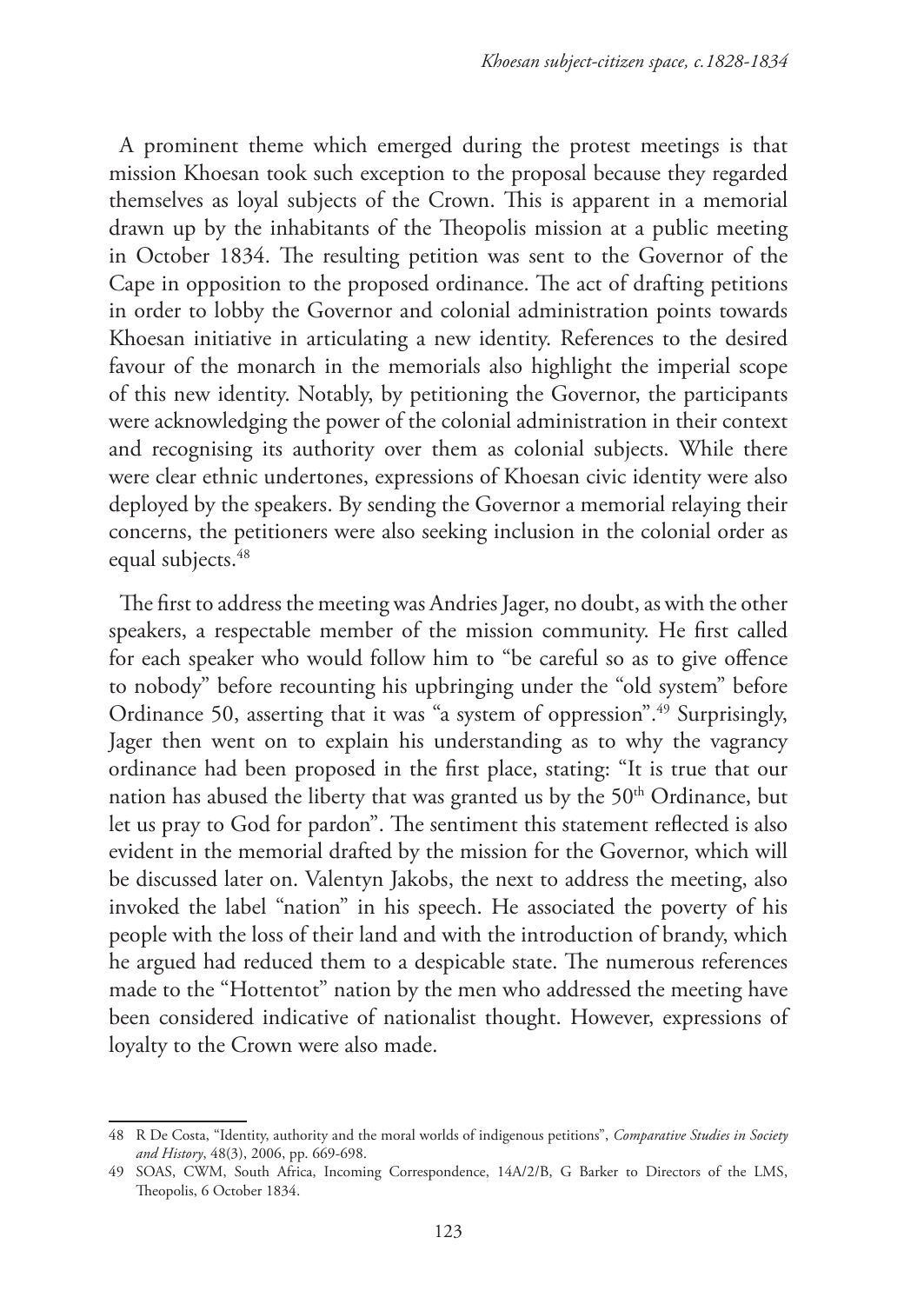In spite of the support shown for the ordinance by the English settlers, Philip Campher was very clear that he still felt a sense of allegiance to the Crown commenting that "Since our king, the king of England has ruled us, we have become men and the missionaries have done that for us, that our forefathers never thought of". Campher reiterated that it was due to the work of the missionaries that the Khoesan were in a position to resist the introduction of the vagrancy measure at all. He noted that "In other times no Hottentot could have read this resolution". Also taking exception to the detrimental effects which alcohol had had on his people, Campher nonetheless pointed out that "When a white man drinks he only is blamed, but if a Hottentot becomes a drunk, the whole nation is blamed".50

No women addressed the meeting, but a number of other men did, including the likes of Jan Boezak, Zwartbooy Ruiters, and Slinger Booy; the latter taking a sarcastic swipe at the Boers who were in the process of moving beyond the boundaries of the Colony into the southern African interior in a protracted exodus that would later on come to be known as the "Great Trek". Slinger asked of the Governor, "why not oppose those persons who go over the limits with gunpowder", adding "there are the vagrants". For a number of these men, their very names reflected the prejudice under which they had been raised before Ordinance 50 and their impassioned pleas to the Governor to prevent the passing of the ordinance were very much framed by their recent memories of how life was before 1828. Following these addresses, the members of the mission agreed to a memorial, in which they stated their position as a collective, asserting that there was "nothing in the existing circumstances of the Colony to call for a new vagrant act".<sup>51</sup>

Describing the effects of vagrancy legislation as akin to the conditions of slavery two months prior to the abolition of slavery and the commencement of the apprenticeship period was most certainly deliberate and strategic. In doing so, the Khoesan at Theopolis were identifying with the soon-to-befree slave community and the very real prospect that their post-emancipation existence would be as oppressive as the pre-Ordinance 50 existence of Khoesan should the proposed vagrancy ordinance come into effect. The reference to the civil disorder exhibited by Khoesan who frequented canteens is equally noteworthy, but what is perhaps most striking about the Theopolis memorial,

<sup>50</sup> SOAS, CWM, South Africa, Incoming Correspondence, 14A/2/B, G Barker to Directors of the LMS, Theopolis, 6 October 1834.

<sup>51</sup> SOAS, CWM, South Africa, Incoming Correspondence, 14A/2/B, G Barker to Directors of the LMS, Theopolis, 6 October 1834.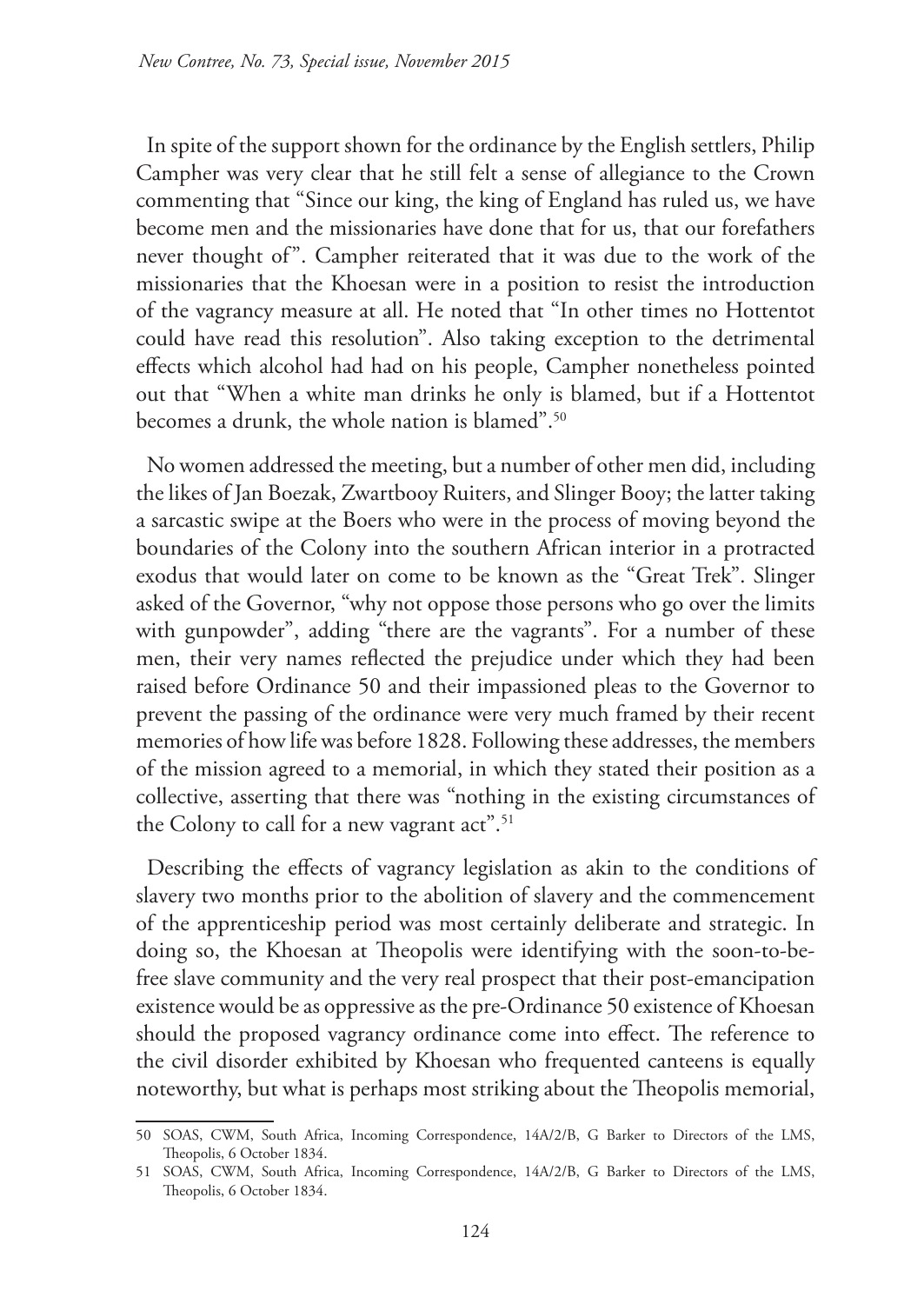is the amended vagrancy act which the community proposed instead of the one that was then under review by the Legislative Council. They noted that they would "most cordially unite in approving an act" that would "subject every Hottentot found in a canteen to twelve months hard labour". This, they argued, would solve what they referred to as the "evils of vagrancy" and it would do so "without plunging the whole of the coloured classes into a state of slavery".52

As such, in spite of the community's resistance to the proposed vagrancy legislation, their objections were framed in such a way that they appealed to imperial and missionary sensibilities of orderliness and appropriate social behaviour. This certainly indicates an awareness of their social vulnerability and their acquiescence to colonial norms in order to defend the civil liberties they had been awarded. Their resistance, therefore, must be seen as resting on a foundation of subordination, but with enough political leverage to challenge subordination of a more oppressive kind. Furthermore, just as drunken and disorderly behaviour were certainly acts of independence without fear of punishment after Ordinance 50 for certain individuals, so too appeals to respectability were articulated by other Khoesan in such a way as to represent claims to legitimate social independence.<sup>53</sup>

This was expected to be the reward for assimilation as loyal subjects. In addition, several of the Khoesan of the Eastern Cape missions, and especially those resident at Theopolis and in the Kat River Settlement, began to constitute a Khoesan elite at this time. Certainly those mission residents engaged in public meetings and the drafting of memorials and petitions in 1834 reflected this in their rhetoric. By virtue of being literate, these mission residents could lay claim to a marker of respectability that many others in the Colony, including large numbers of whites, could not. That the Theopolis memorial called on the government to allot more land for the creation of more "Hottentot" settlements, such as those that existed at the Kat River, further reflected the aspirations of a mission influenced elite, who saw their prospects for prolonged social independence bound up with access to land, but still under imperial oversight.<sup>54</sup>

<sup>52</sup> SOAS, CWM, South Africa, Incoming Correspondence, 14A/2/B, G Barker to Directors of the LMS, Theopolis, 6 October 1834.

<sup>53</sup> CA, CO 2721/39, J Walken, Constable, Cradock, 20 February 1830.

<sup>54</sup> For example, HCPP, No. 425, 1837, *Report from the Select Committee on Aborigines in British settlements*, p. 152.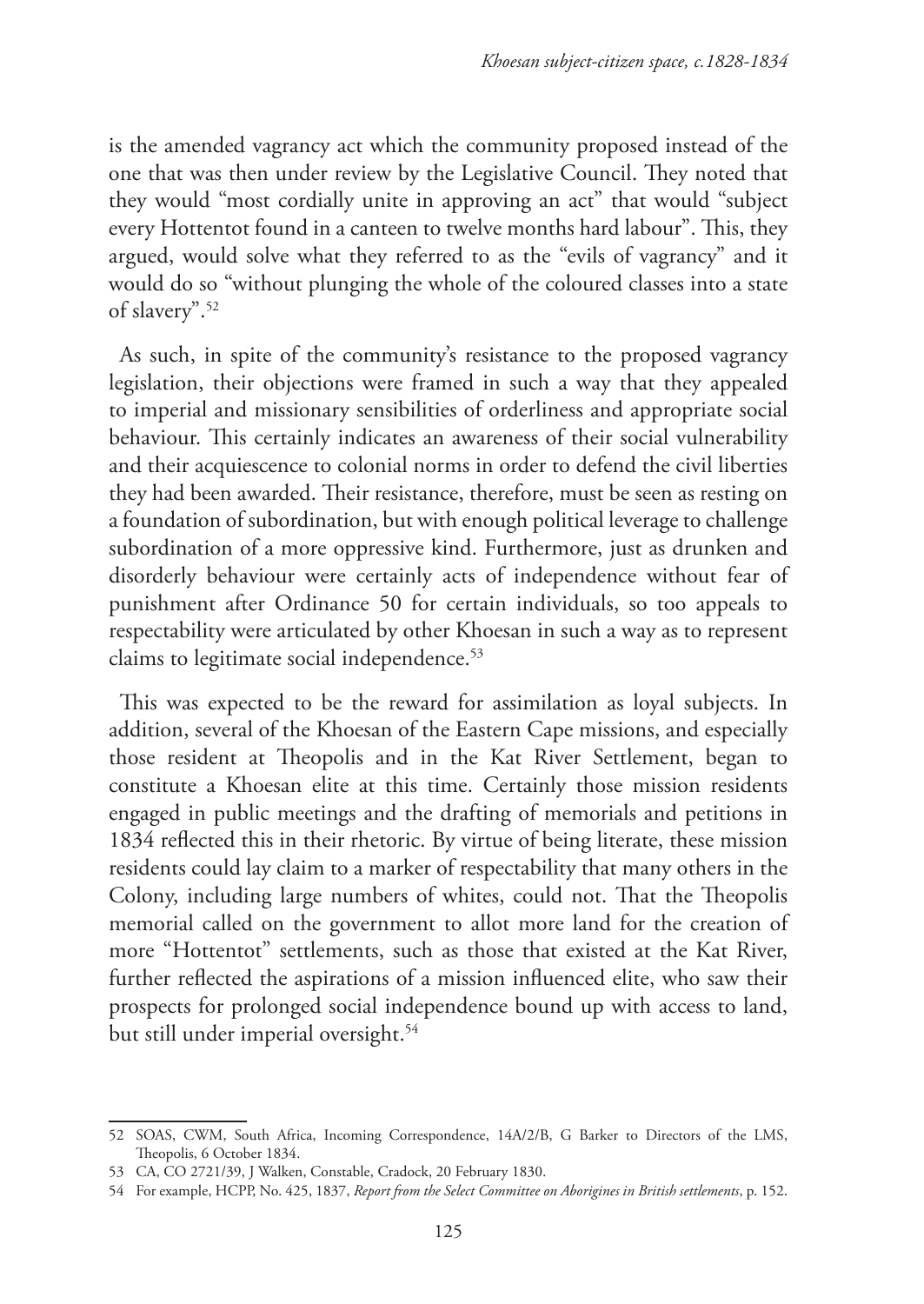These were the sentiments of a new civic identity. Membership was determined by family and kinship networks, and brought rewards such as a greater sense of social cohesiveness and status. However, the boundaries of membership were also shaped by the expectation of certain, respectable forms of behaviour, on the part of Khoesan themselves. Understandably, much of this was undertaken by missionaries. And yet, as demonstrated by the memorials of the vagrancy bill agitation, Khoesan members of mission communities also engaged in imposing boundaries of respectability upon other Khoesan. Respectability functioned on a symbolic level to indicate both moral excellence and subject status. Yet, it was not necessarily a straightforward emulation of respectability from above, that being respectability associated with the settler population. Rather, it was associated with the radical missionaries of the likes of James Read and John Philip, who were vocal in expressing their disdain for the colonists. Indeed, in attempting to establish the legitimacy of their own respectability, the Theopolis residents challenged the legitimacy of the respectability of the colonists. Moreover, the loyalist undertones of the protests imply that their opposition to the measure was not revolutionary, but rather stemmed from a sense of effrontery that such a law could be applied to equal subjects.

## **Khoesan loyalism as resistance**

The ability for Khoesan to traverse the Colony with more ease after Ordinance 50 came into effect was made apparent at the time of the vagrancy bill agitation of 1834. Indeed, the clamouring by the colonists for legislation to curb and control vagrancy was due to the large numbers of Khoesan living on government land, commonages and other public spaces in most of the towns and villages in both the western and eastern divisions of the Colony. Equally so, Khoesan increasingly began to hire themselves out when they preferred to or when it was necessary for them to do so in order to acquire wages or other items of remuneration, such as clothing or livestock.<sup>55</sup>

The public meetings held throughout the towns and missions of the Colony at the time of the proposed vagrancy ordinance in 1834 reveal how contentious the issue of vagrancy was and how seriously Khoesan regarded threats of criminalising it.<sup>56</sup> It was described in several mission memorials as

<sup>55</sup> See for example CA, District of Graaff-Reinet (1/GR), 15/71, Contracts of service, 1828-1834.

<sup>56</sup> CA, Clerk of the Legislative Council (LCA), 6/61, Memorial, Pacaltsdorp, 8 September 1834; CA, LCA 6/57, Memorial, Graham's Town, 1834; & CA, LCA 6/46, Memorial, Caledon Missionary Station, 11 August 1834.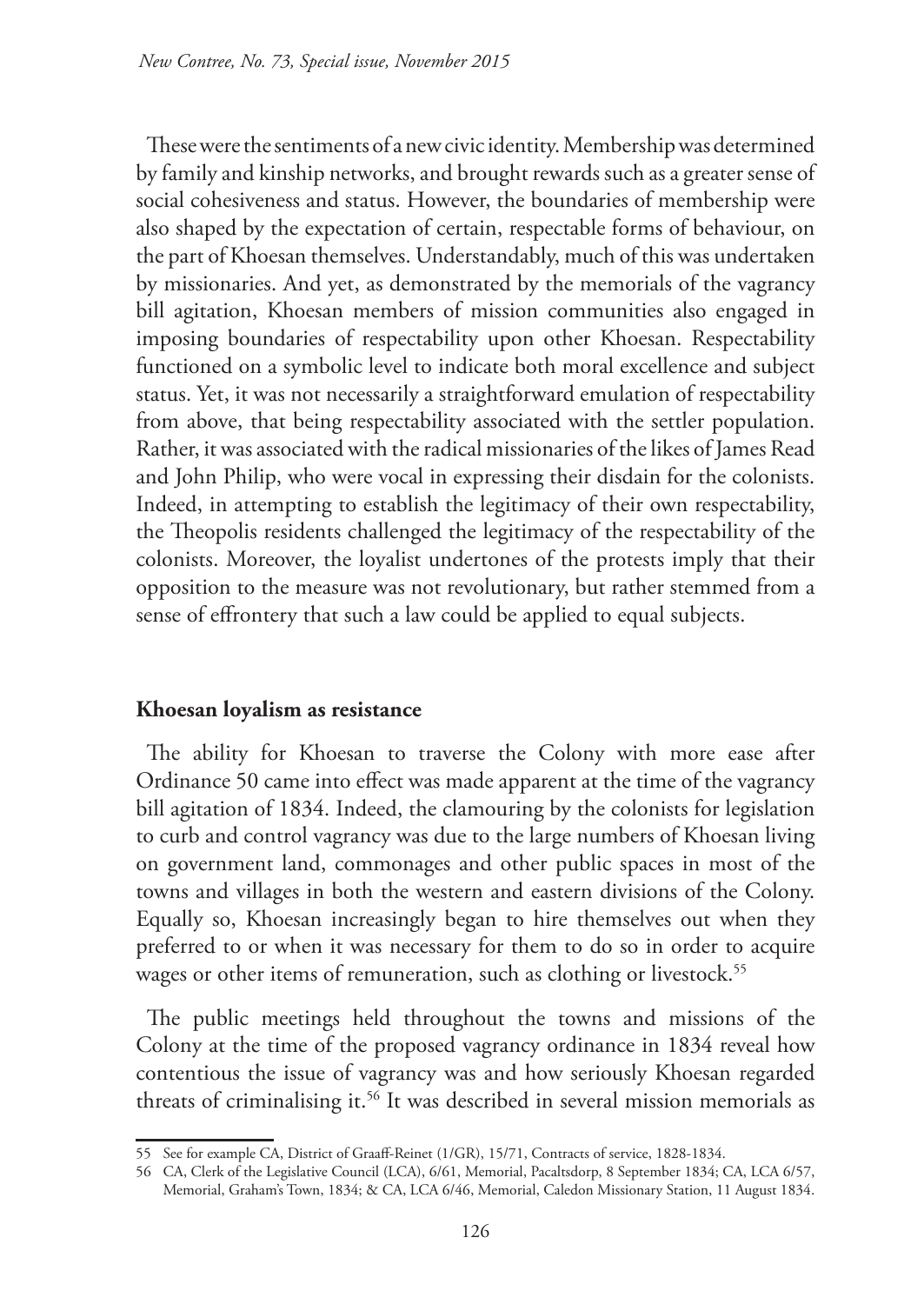a direct assault on their civil liberties which had been gained in 1828. The residents at the Pacaltsdorp mission were forthright in their condemnation of the proposal when they drafted a memorial opposing the proposed bill in September 1834.57 It was of particular importance for the drafters of the memorial to denounce the accusations made by many colonists that Ordinance 50 had resulted in an increase in crime throughout the Colony. The Pacaltsdorp petitioners insisted that crime in their district had actually been on the decrease since 1828 and that the real motive of those who were in favour of the ordinance was to place the Khoesan back under settler control.

The indignation felt by respectable Khoesan at the prospect of being labelled vagrants if not employed by the colonists was illustrated in the Pacaltsdorp memorial, which recounted the case of Jonas Botha. Botha was said to have owned "personal property", which assumedly referred to livestock, "equal to that of many of the Boors [sic]". He also paid taxes. Following the announcement that a proposed vagrancy ordinance was under review by the Legislative Council, several Field-Cornets had begun to impose restrictions on Khoesan movements, believing the legislation had already been sanctioned. As such, Botha had had to acquire written permission to leave Dyzels Kraal, the grazing place of Pacaltsdorp, in order to visit the mission.

Many Khoesan were well aware of the investigations being conducted by the Commissioners of Inquiry, William Colebrooke and John Thomas Bigge, during the 1820s and the implications their recommendations had for Khoesan legal and social status in the Colony.58 With many of the Commissioners' proposals having been brought into effect at the Cape, the metropolitan influence on local affairs was apparent to Khoesan and settlers alike.59 John Philip was especially keen to submit information on the state of the Khoesan to the Commissioners, believing that the inquiry provided a valuable opportunity to pressure London to introduce reforms. This was not lost on Khoesan associated with the LMS, who clearly grasped the imperial influence that the Commissioners represented.

The high regard in which the efforts of Commissioners Colebrooke and Bigge to investigate the condition of the Khoesan were held was evident at a public

<sup>57</sup> CA, LCA, 6/61, Memorial, Pacaltsdorp, 8 September 1834.

<sup>58</sup> CA, CO 3941/80, Memorial, Members of Bethelsdorp to Governor Cole, 1829.

<sup>59</sup> See Z Laidlaw, "Investigating empire: Humanitarians, reform and the Commission of Eastern Inquiry", *Journal of Imperial and Commonwealth History,* 40 (5), 2012, pp. 752-755.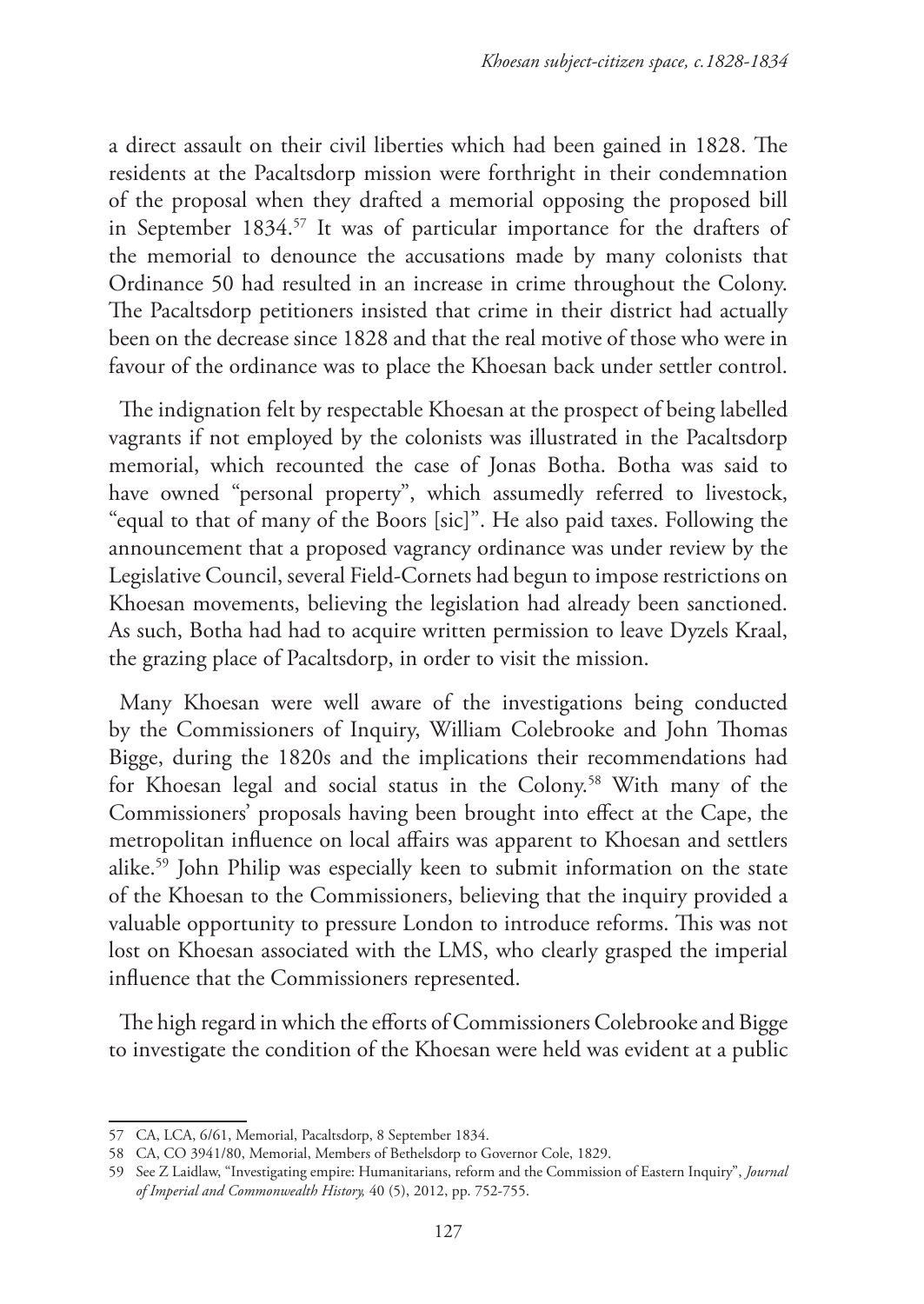meeting held at Philipton in the Kat River Settlement on 5 August 1834.<sup>60</sup> The meeting was convened in order to discuss the Legislative Council's proposed vagrancy ordinance. Andries Stoffels addressed the gathering, noting that it was the first time he had been "allowed to speak on behalf of his nation".<sup>61</sup> He followed this statement by declaring his thanks to God, "the King and his Council". Stoffels relayed to those present how "the Hottentots were first consulted about their grievances by His Majesty's Commissioners, and after their return to His Majesty, the 50<sup>th</sup> Ordinance came out; then did we first taste freedom". He went on to express his disdain for the English settlers, adding that it was them who were clamouring for a vagrancy ordinance and "not the Government".

Though Stoffels was grateful for the civil liberties that had been granted with imperial sanction and blessing, he was distressed by the failings of Cape equality. He argued that while the "first to the last Settler [was] provided for" as well as the "first to the last Boor [sic]", the "greatest number of the Hottentots [were] not provided with lands." He encouraged the meeting's scribes to "write hastily to the King" so that he would become aware of their situation. Stoffels' address was followed by one made by James Read Junior. Although Read Junior was half-European, he identified as a "Hottentot" and was able to speak Khoe. Intriguingly, like Read Junior, several of the speakers were not ethnic "Hottentots". For example, Esau Prinsloo introduced himself as "a Boor's [sic] child". His mother was a Khoe woman and though he was half-European, he considered himself to be a "Hottentot". In a striking indication of the extent to which he had personally absorbed the conversionist philosophy of evangelical-humanitarianism, Prinsloo conveyed to those present how others often told him that he had "Christian blood", but that he knew "only of one blood that God [had] made". At least one other speaker was also born of a Boer father and a Khoe mother. Another speaker, Mr. Bergman, identified himself as "a Bushman".

Meanwhile, Windvogel Smit recalled how his father would go about "with [a] bow and arrows" when he was young, suggesting that his father may have been San. It is not clear if his mother had been a slave, but he remembered her being tied to a window and branded by her master after which she fled to the "wilderness among the wild beasts". Smit was left with the master for whom

<sup>60</sup> Both Colebrooke and Bigge were of the opinion that the Khoesan had "a claim to the protection of the Colonial Government". CA, CO 250/15, Report of commissioners, 1823.

<sup>61</sup> CA, Accessions (A), 50, Report of Philipton meeting, 5 August 1834.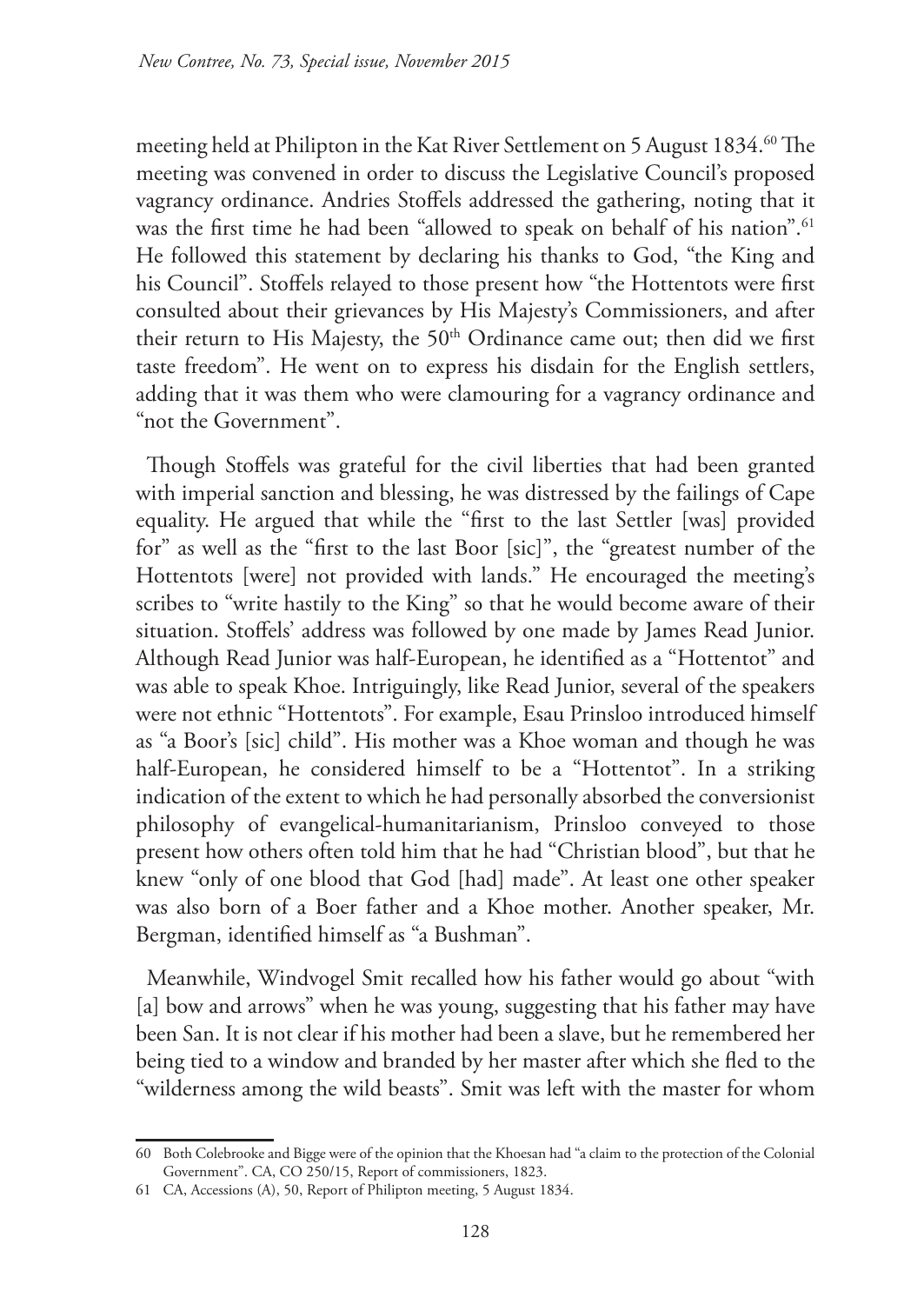he had to herd the sheep. He was pleased to see "one of [his] own nation sitting and writing" down the testimonies. Mr Magerman recounted a similar experience as a child. He had been "ingeboeked", or indentured, for ten years to a farmer in the Camdeboo.<sup>62</sup>

As the testimonies and identities of these individuals demonstrate, "Hottentotness" was being shaped by civic notions of belonging. The varied ethnic backgrounds of those who spoke were being re-formulated into an overarching, civic identity. The frequent references to the "Hottentot" nation were made along with frequent mention of the benign rule of the British monarch.63 Almost every speaker also praised Ordinance 50 for how it had transformed their lives, most notably, by granting them the right to freedom of movement. It was acknowledged time and time again that their present state stemmed from imperial intervention, for which they were grateful. The Legislative Council was, however, not to be trusted, given that some of its members supported settler interests. One of the more serious concerns over the possible re-introduction of vagrancy legislation related to the power it would extend to the local authorities. One Kat River resident, Antony Pieterward, wrote to the *South African Commerical Advertiser* warning its readers that the draft bill was dangerous, as it would give "the Field-cornet the power to apprehend on suspicion" and empower the Magistrate to pass sentence "without due proof".<sup>64</sup> Pieterward appealed to the transcendent power of the King to ensure that the bill was not passed into law.

A second public meeting was held at Philipton on 12 August 1834. Several former soldiers from the Cape Regiment addressed the gathering. Some, such as Daniel Hans, were dissatisfied with what they had to show for years of service in the regiment. In his case, he had received an account of his good character upon his discharge and nothing else. Nonetheless, others expressed their loyalism with a sense of pride. Hans Tromp described himself as an old soldier, who had served his King and country faithfully. Cobus Jager declared that he had "served the King long and was never wanting in [his] duty". Yet another speaker lamented the feelings of the British settlers towards them, stating that while they were "all subjects of one King" so there ought to be "one sympathy". The years immediately after Ordinance 50 appear to have

<sup>62</sup> See also *South African Commercial Advertiser,* 3 September 1834 for the testimonies made at the public meeting on 5 August 1834.

<sup>63</sup> This point had been expressed in previous memorials sent to Governor Cole following the passage of Ordinance 50. For example, CA, CO 3941/79, Memorial, Members of Bethelsdorp to Governor Cole, 1829.

<sup>64</sup> *South African Commercial Advertiser,* 16 August 1834.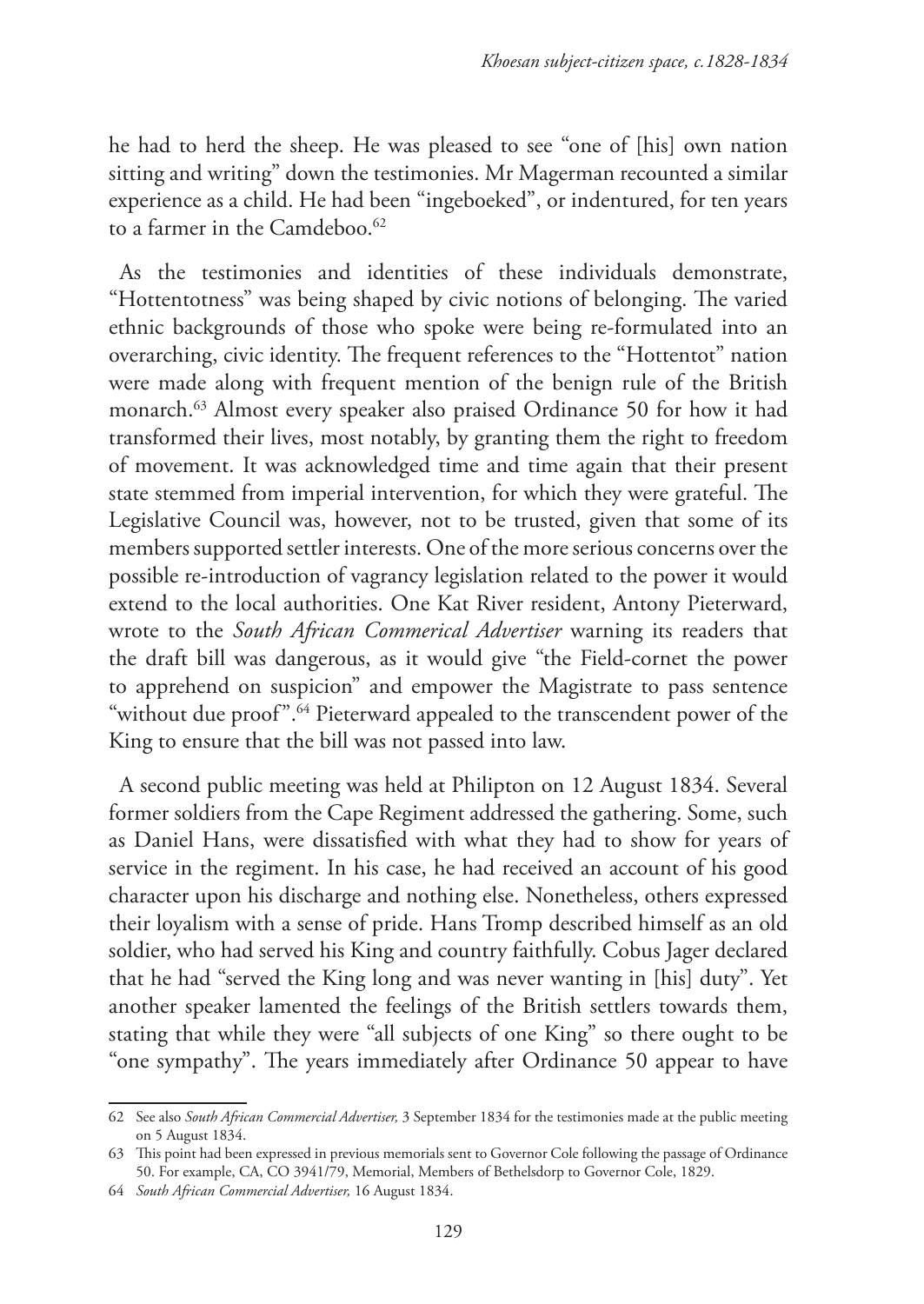emboldened mission Khoesan in particular and a political consciousness of loyalism began to take root during this time to a far greater extent than ever before.

The vagrancy ordinance was eventually passed by the Legislative Council of the Cape Colony on 8 September 1834. However, it was subsequently prevented from passing into law by Lord Aberdeen at the Colonial Office.<sup>65</sup> In keeping with the advice given to the Council by the judges of the Supreme Court before they voted, the acceptance of the resolution into law would have required the repeal of the second clause of Ordinance 50, which was a step too far for the Home Government.<sup>66</sup>

#### **Conclusion**

The actual nature and extent of Khoesan assimilation into loyal subjects of the British Crown following the passage of Ordinance 50 of 1828 became more evident during the vagrancy bill agitation of 1834. The speeches made by a variety of speakers at the protest meetings indicate that Khoesan civic identity was deeply influenced by loyalist sentiments. This was especially so among mission Khoesan associated with the LMS. That Christianity functioned as a powerful marker of respectability and a symbolic challenge to the social hierarchy of the Cape is well established in the related historiography.<sup>67</sup> Loyalism has been subsumed under the banners of Christianity and respectability, and neglected in the process. However, prominent representatives of the evangelical-humanitarian clique at the Cape saw themselves as being involved in a bid to create Christian subjects of the British realm.<sup>68</sup> And while some Khoesan became Christians, all Khoesan were legally subjects. Those Khoesan who were exposed to mission Christianity appear to have imbibed ideas of subject-citizenship and deployed it as a tool of resistance against settler-colonialism to a greater degree than those Khoesan who were not affiliated with LMS missions. Even so, mission networks were extensive and only a few Khoesan would never have come into contact with mission Khoesan, or missionaries for that matter. Notions of loyalism and

<sup>65</sup> E Elbourne, *Blood ground: Colonialism, missions and the contest for Christianity in the Cape colony and Britain, 1799-1853* (Montreal & Kingston, McGill-Queen's University Press, 2002), p. 278.

<sup>66</sup> HCPP, No 425, 1837, *Report from the Select Committee on Aborigines in British settlements,* p. 174.

<sup>67</sup> E Elbourne, *Blood ground…*, pp. 378-380; R Elphick, *The equality of believers…*, pp. 26-29.

<sup>68</sup> J Philips, *Researches in South Africa: Illustrating the civil, moral and religious condition of the native tribes,* 1 (London, James Duncan, 1828), pp. 381-384 & 2, pp. 226-227, 360-361.